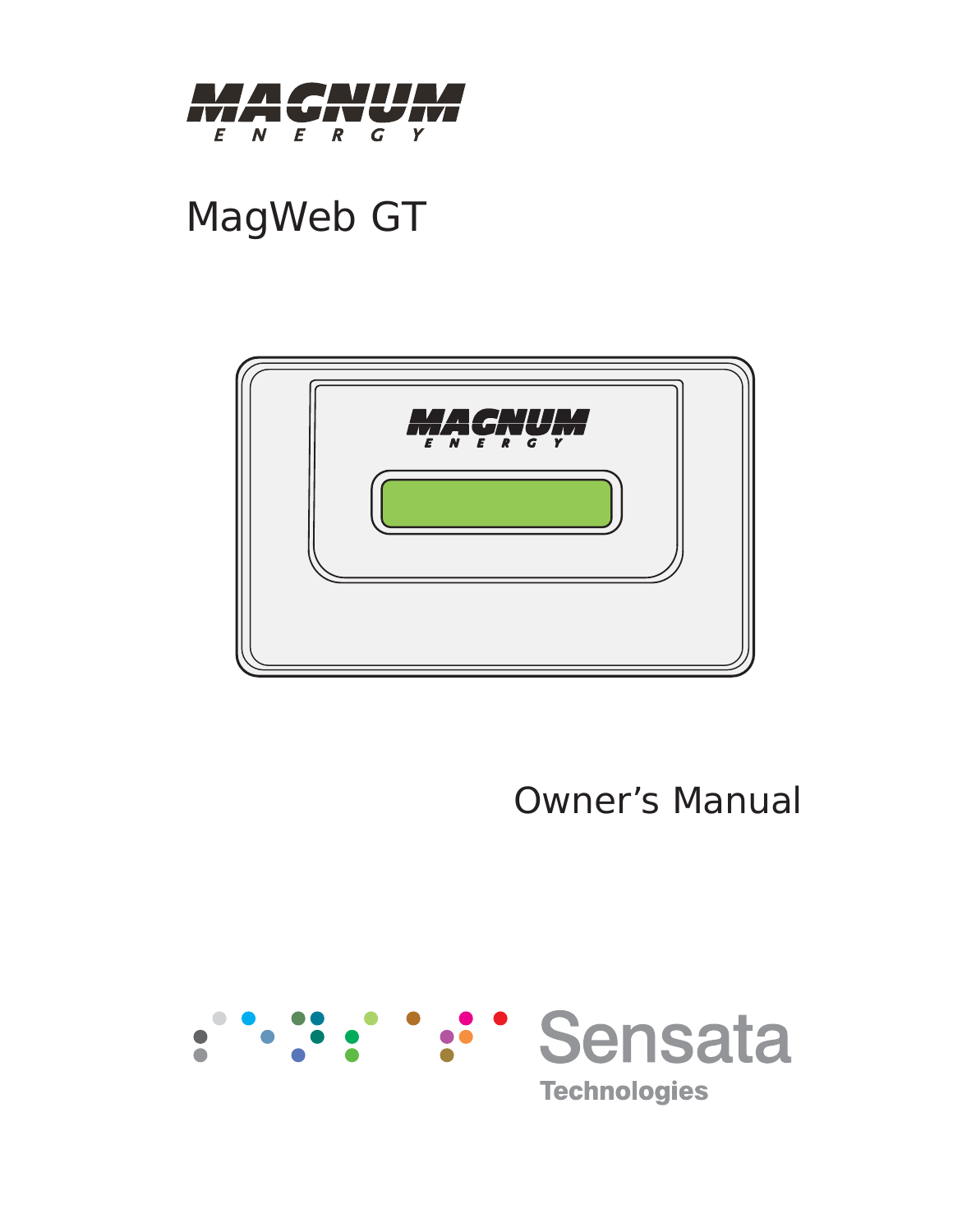#### **Disclaimer of Liability**

The use of this manual and the conditions or methods of installation, operation, use, and maintenance of the MagWeb GT are beyond the control of Sensata Technologies. Therefore, this company does not assume responsibility and expressly disclaims liability for loss, damage, or expense whether direct, indirect, consequential or incidental that may arise out of or be in any way connected with such installation, operation, use, or maintenance.

Due to continuous improvements and product updates, the images shown in this manual may not exactly match the unit purchased.

#### **Restrictions on Use**

The MagWeb GT may only be used in life support systems with the express written approval of Sensata Technologies. Failure of this device can reasonably be expected to cause failure of that life support system, or to affect the safety or effectiveness of that system. If the MagWeb GT fails, it is reasonable to assume the health of the user or other persons may be endangered.

#### **Copyright Notice**

Copyright 2016 by Sensata Technologies. All rights reserved. Permission to copy, distribute, and/or modify this document is prohibited without written permission from Sensata.

#### **Document Information**

Description – MagWeb GT Owner's Manual Part Number – 64-0086 A Owner Manual, ME-MGT-MW Date Published – December 2016

This entire manual is available for download—with many of the diagrams available in color—on our website.

#### **Contact Information**

Sensata Technologies 2211 West Casino Rd. Everett, WA 98204 Phone: (425) 353-8833/Fax: (425) 353-8390 Web: www.SensataPower.com

Thank you from all of us at Sensata for purchasing this MagWeb GT.

The MagWeb GT is a product under the Magnum Energy brand from Sensata Technologies. We understand there are many purchasing options in the marketplace, and are pleased that you have decided on a Magnum product.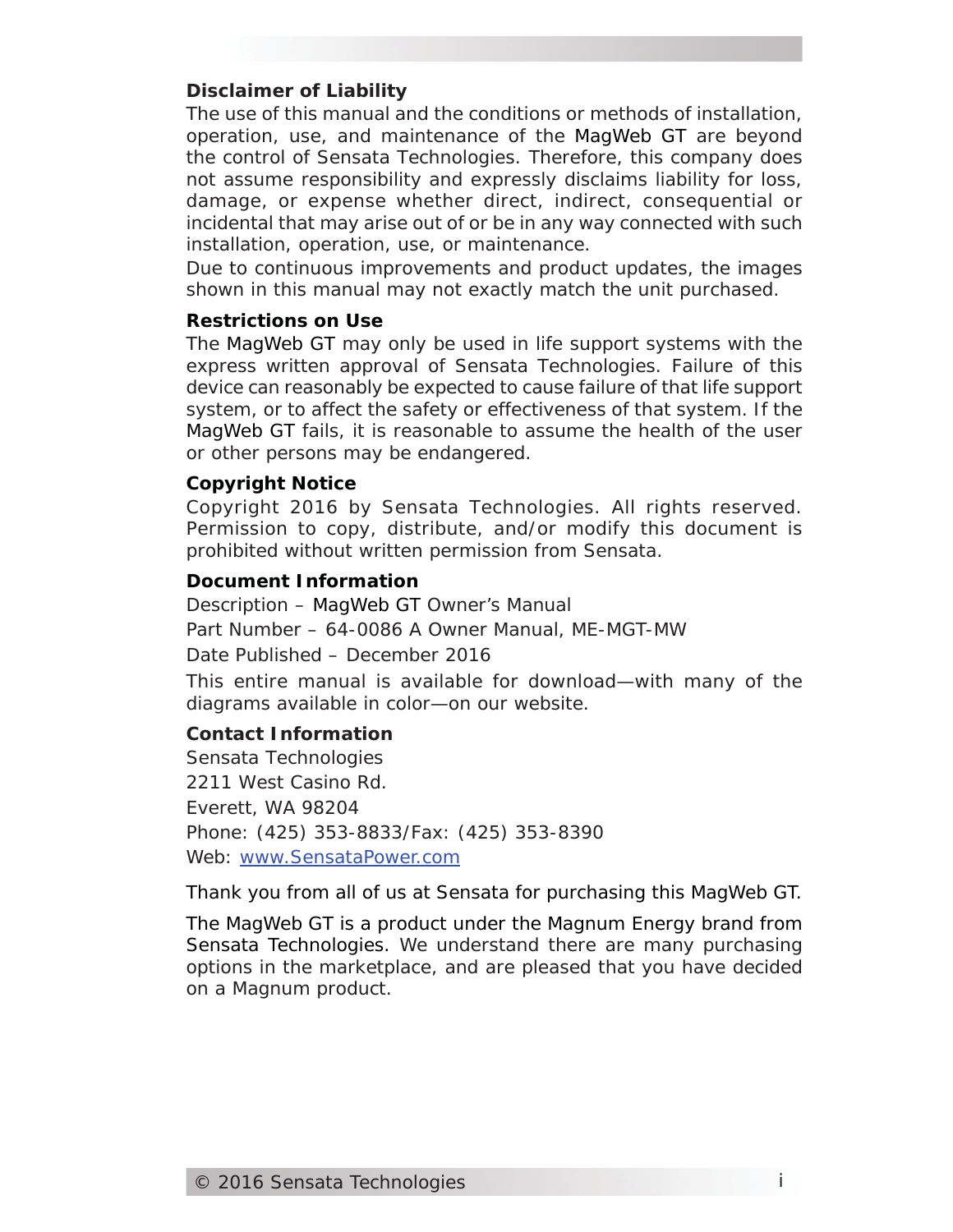# **Table of Contents**

| 1.1                                                  |  |
|------------------------------------------------------|--|
|                                                      |  |
|                                                      |  |
|                                                      |  |
| 2.2 Selecting a Location to Install the MagWeb GT  3 |  |
| 2.2.1 Using an Electrical Mounting DIN Rail 3        |  |
|                                                      |  |
| 2.3 Connecting the Power and Network Cables  5       |  |
|                                                      |  |
| 2.4.1 Connecting Directly using a CAT5 Cable 5       |  |
|                                                      |  |
|                                                      |  |
|                                                      |  |
|                                                      |  |
|                                                      |  |
|                                                      |  |
|                                                      |  |
| 4.2 Resetting MagWeb GT to its Factory Defaults 12   |  |
|                                                      |  |
| 5.1                                                  |  |
| 5.2 Connecting Directly to MagWeb GT via Ethernet 13 |  |
| 5.3 Connecting Directly to MagWeb GT Wirelessly14    |  |
| 5.3.1 Viewing the MagWeb GT's Home Screen 14         |  |
| 5.4 Using the Micro GT Status Screens15              |  |
|                                                      |  |
|                                                      |  |
| 5.4.3 Viewing Energy Generation Statistics  16       |  |
| 5.5 Using the Battery System Status Screen 17        |  |
| 5.5.1 Viewing Battery System Status Data17           |  |
|                                                      |  |
| 5.6.1                                                |  |
| Changing the Date, Time, and Time Zone19<br>5.6.2    |  |
| 5.6.3                                                |  |
| 5.6.4                                                |  |
| Managing the WLAN/Wireless Connection 21<br>5.6.5    |  |
| Updating the MagWeb GT Firmware 24<br>5.6.7          |  |
|                                                      |  |
|                                                      |  |
|                                                      |  |
| 8.1                                                  |  |
| How to Receive Replacement Service28<br>8.2          |  |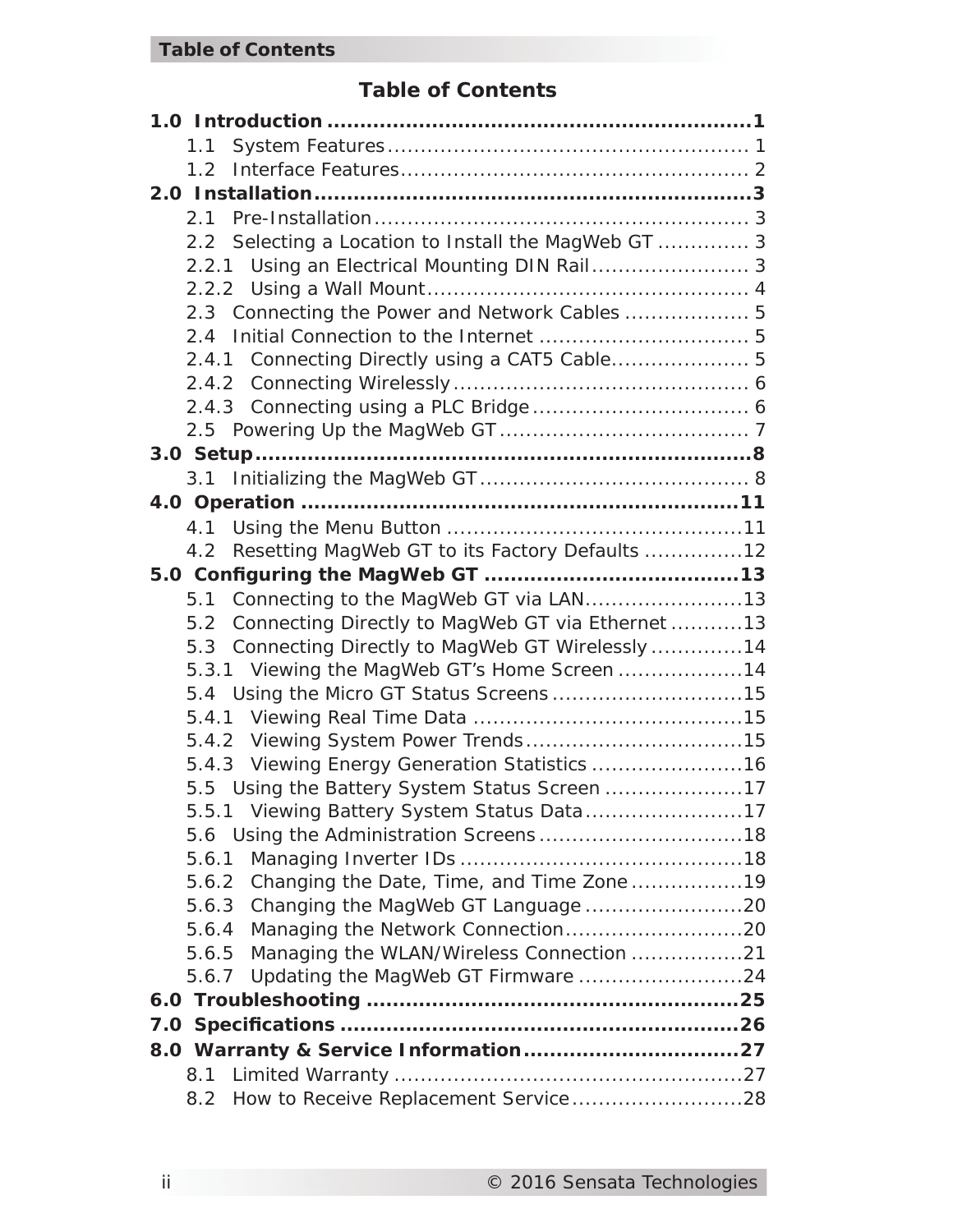# **List of Figures**

| Figure 1, Basic MagWeb GT Installation Diagram 1         |
|----------------------------------------------------------|
|                                                          |
| Figure 3, MagWeb Mounting Screws and DIN Rail Holders  3 |
| Figure 4, Mounting the MagWeb GT on a DIN Rail  4        |
|                                                          |
|                                                          |
| Figure 7, Connecting the MagWeb GT Directly to Router 5  |
|                                                          |
| Figure 9, Connecting the MagWeb GT to a PLC Bridge 6     |
|                                                          |
| Figure 11, Available LAN/Wireless IP Addresses  8        |
|                                                          |
| Figure 13, Subsequent Start-up Sequence Display  9       |
| Figure 14, LAN Connection Operating Interface 9          |
| Figure 15, Wireless Connection Operating Interface10     |
|                                                          |
|                                                          |
| Figure 18, MagWeb GT Signal Level Screen11               |
|                                                          |
|                                                          |
|                                                          |
|                                                          |
|                                                          |
| Figure 24, Power Generation Statistics Screens16         |
|                                                          |
|                                                          |
|                                                          |
|                                                          |
|                                                          |
|                                                          |
|                                                          |
|                                                          |
|                                                          |
|                                                          |
|                                                          |
|                                                          |
|                                                          |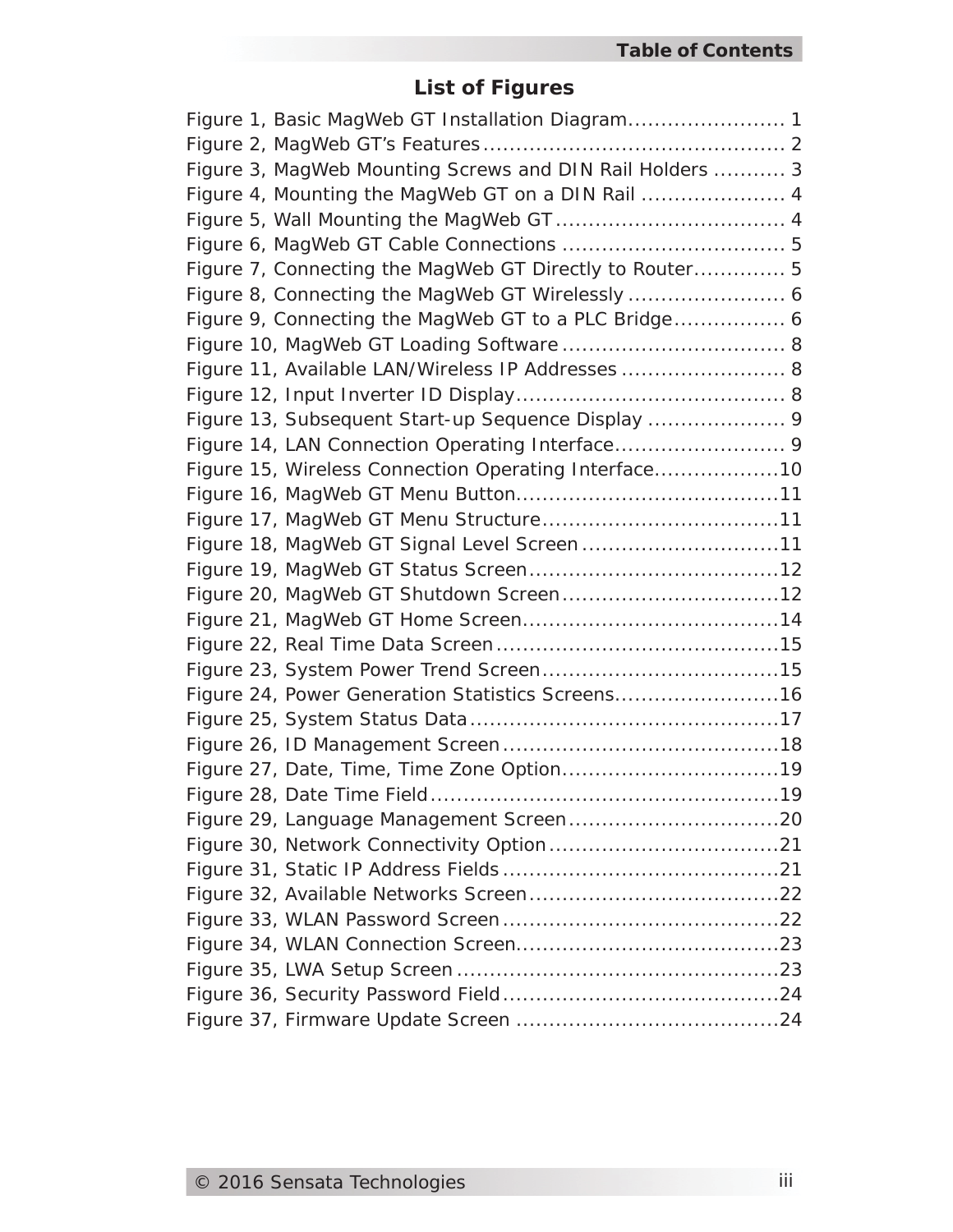# **IMPORTANT SAFETY INSTRUCTIONS SAVE THESE INSTRUCTIONS**

This manual contains important instructions to follow during installation and maintenance of your MagWeb GT. To reduce the risk of electrical shock and ensure the safe installation and operation of the MagWeb GT, the following symbol appears in this document to indicate dangerous conditions and important safety instructions.



**WARNING:** This indicates a situation where failure to follow instructions may cause a serious hardware failure or personnel danger if not applied appropriately. Use extreme caution when performing this task.

#### **Safety Precautions**

- All electrical work must be performed in accordance with local, state, and federal electrical codes.
- Before installing or using the MagWeb GT, please read all instructions and cautionary markings in the technical documents.
- Use insulated tools to reduce the chance of electrical shock or accidental short circuits.
- Make sure to use a dedicated outlet for the MagWeb GT. Do NOT plug any other devices into the same outlet as the MagWeb GT.
- Do NOT plug the MagWeb GT into a power strip, surge protector, or uninterruptable power supply (UPS). The surge suppression and/or filtering on these sorts of devices will substantially diminish power line communication (PLC) performance.
- Always verify proper wiring prior to starting your PV system.
- Do not operate if the MagWeb GT has been damaged.
- Do **NOT** attempt to repair the MagWeb GT. If it fails, contact Sensata Customer Support (425-353-8833) to obtain an RMA number and start the replacement process. Damaging or opening the MagWeb GT will void the warranty.

# **SAVE THESE INSTRUCTIONS**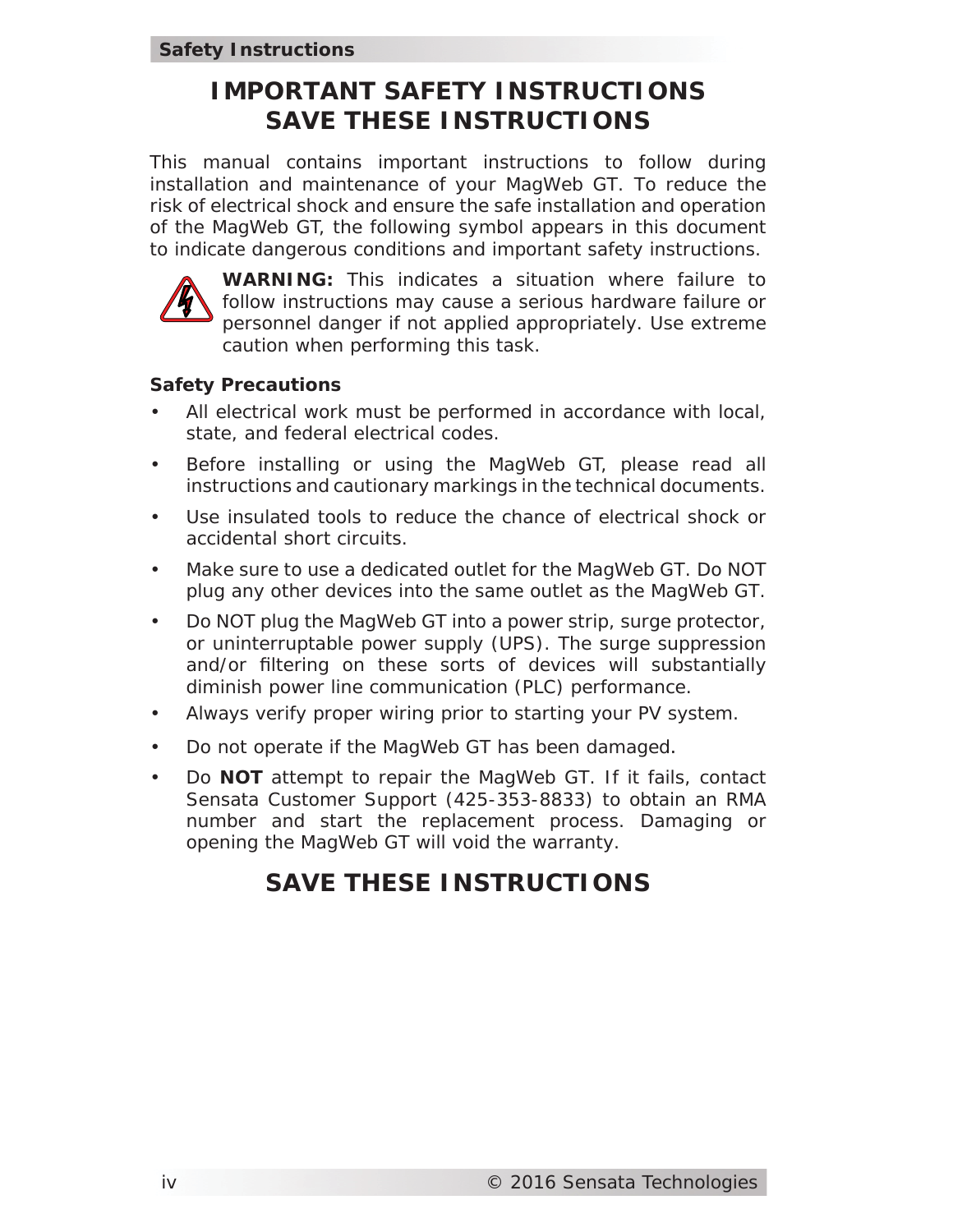# **1.0 Introduction**

The MagWeb GT (ME-MGT-MW) is the information gateway for our MicroGT 500 microinverters. The unit collects module performance data and transfers this information to an Internet database in real time (retains data for the last 30 days), requiring only a single data and power cable.

The MagWeb GT's integrated http web server offers the simplest and most flexible network integration of any data logger on the market. The user-friendly browser-based interface lets you access your solar array in seconds.

The MagWeb GT monitors the microinverters that are connected to the PV modules. Therefore, the communication between inverters and the MagWeb GT does not affect inverter performance, even if the MagWeb GT fails to communicate with the inverters. The MagWeb GT is **NOT** a revenue grade metering device. Power production data collected by the MagWeb GT is for reference only. Check your utility meter for the real power production of the whole system.

# **1.1 System Features**

- Collects individual module and microinverter statistics
- Communicates in real time
- Requires no additional wiring

The MagWeb GT monitoring system is used in utility-interactive grid-tied applications, and includes two key elements (Figure 1):

- Magnum Energy MicroGT 500 microinverter(s)
- MagWeb GT unit



# *Figure 1, Basic MagWeb GT Installation Diagram*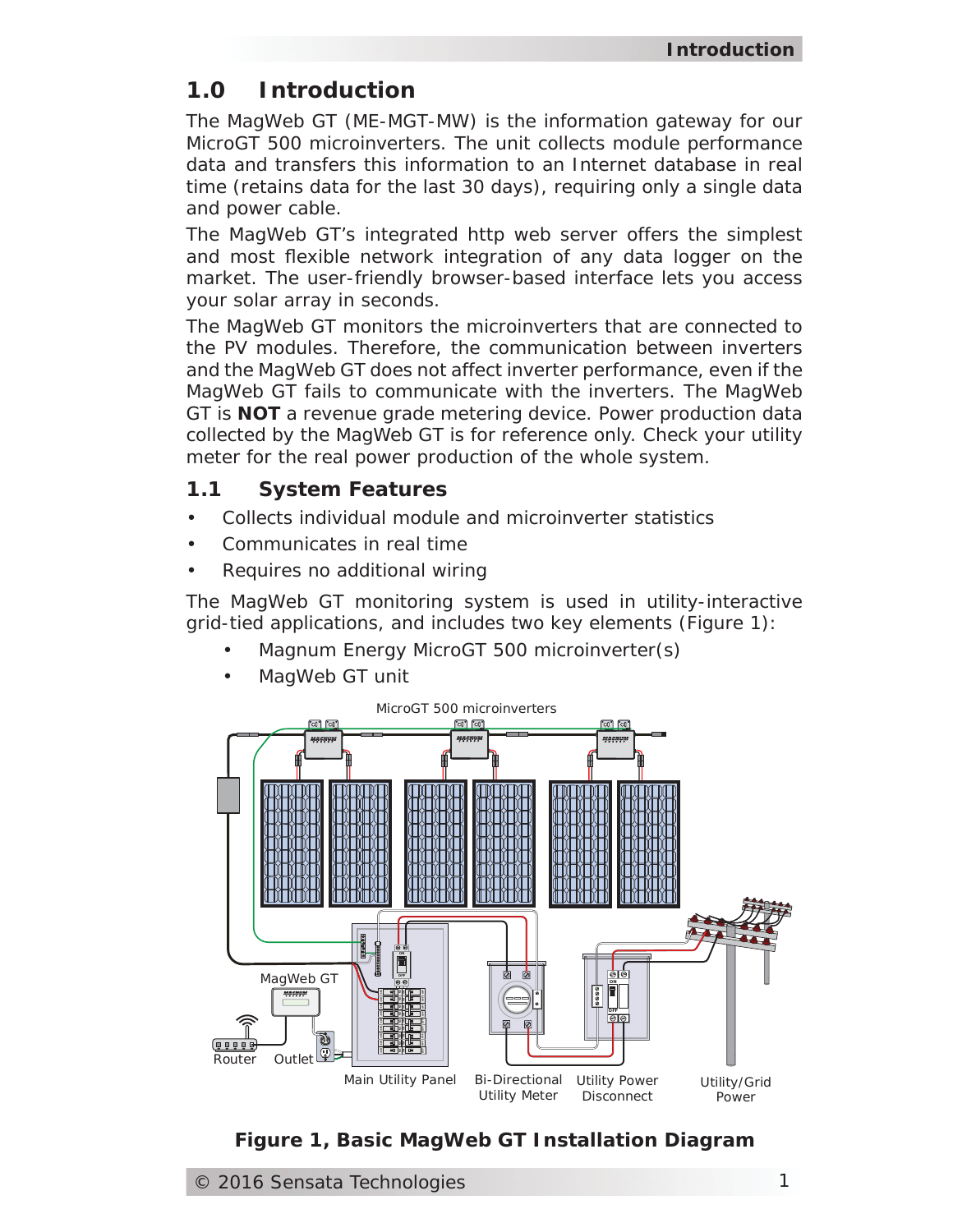# **1.2 Interface Features**

The MagWeb GT interface includes: Power Connection port, MagWeb GT Serial port, Network port, USB port, and a Reset slot (Figure 2).



*Figure 2, MagWeb GT's Features*

# *Power Connection Port:*

The Power Connection port is used to supply the MagWeb GT with power and to communicate with the microinverters using the Power Line Communications (PLC) protocol.

### *MagWeb GT Serial Port:*

The RS232 serial port is used to connect the MagWeb GT to a Magnum pure sine inverter.

*Note: You must purchase Magnum's RJ11-DB6 adapter (ME-MGT-ADAPTER)—includes a DB9 M-F Extension cable (1') and 25' (RJ11) remote cable—to connect the MagWeb GT to the pure sine inverter. Refer to the ME-MGT-ADAPTER Instruction Sheet (PN:64-0088) for information on making this connection.*

#### *Network Port (RJ45):*

The Network port (RJ45) is used to connect the MagWeb GT to your local network via a CAT5 cable. This port can be used as a direct connection to the network router, or as an indirect connection that goes through a Wi-Fi extender or PLC bridge.

#### *USB Port:*

The USB port can be used as a power source (5VDC) for a Wi-Fi bridge, if necessary. It is NOT a two-way communication port, and is therefore incompatible with external Wi-Fi devices such as Wi-Fi dongles or thumb drives.

#### *Reset Slot:*

The Reset button is used to return the MagWeb GT to its default settings—press and hold for 3 seconds or longer.

*Note: The historical power generation will not be cleared when the Reset button is pushed.*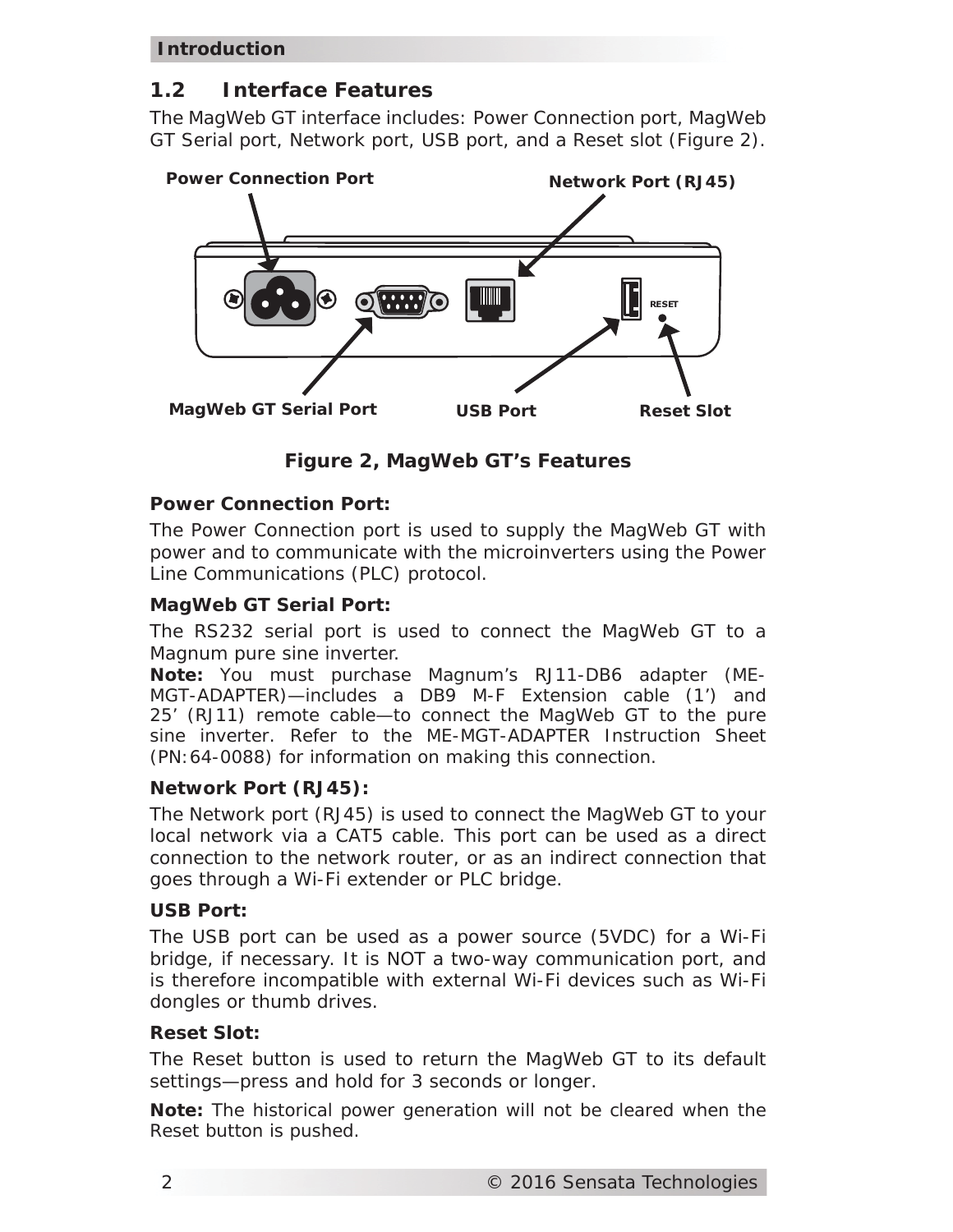# **2.0 Installation**

# **2.1 Pre-Installation**

Carefully remove the MagWeb GT from its shipping container and inspect all contents. Verify the following items are included:

- MagWeb GT MagWeb GT Owner's Manual
- Power cable (115 VAC) CAT5 Network cable (RJ45)

Make sure you have access to the following before attempting to install the MagWeb GT:

- A dedicated standard AC electrical outlet.
- An available broadband Internet connection.
- A broadband router with a CAT5 Ethernet, or wireless router.
- A pre-programmed MagWeb GT unit.

# **2.2 Selecting a Location to Install the MagWeb GT**

Find a location that is located as electrically close to the solar subpanel as possible on a dedicated circuit—this enhances the Power Line Communications (PLC) signal.

*Note: Locating the MagWeb GT at or very near the solar sub-panel may not be the most convenient location, but it ensures a clean PLC signal and a stable data stream.*

The MagWeb GT is NOT rated for outdoor use, so if installing outdoors near a junction box or breaker panel make sure that you enclose it in an appropriate weatherproof NEMA electrical box (PN: MP-ODE).

# **2.2.1 Using an Electrical Mounting DIN Rail**

1. Loosen the two M3 mounting screws on the back of the MagWeb GT, and then rotate the two rail holders so that the holders are above the unit (Figure 3).

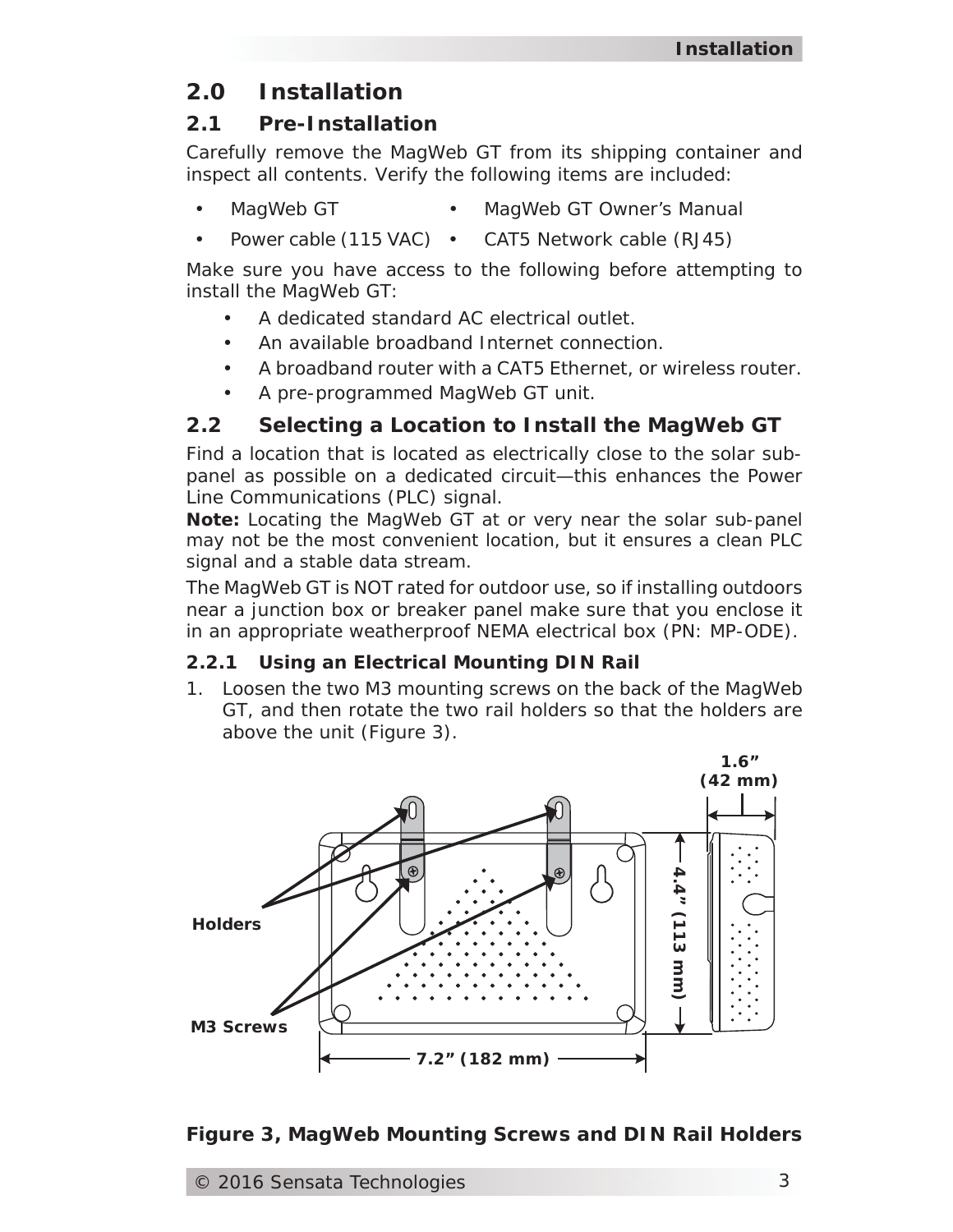#### **Installation**

2. Attach the MagWeb GT to the mounting rail with the appropriatesized screws (Figure 4).



*Figure 4, Mounting the MagWeb GT on a DIN Rail*

# **2.2.2 Using a Wall Mount**

When mounting the MagWeb GT on a wall, make sure to select a cool, dry, indoor location.

- 1. Depending on the wall surface to which you are mounting the MagWeb GT, use either two #8 drywall screws or two wall anchors—installed 5.1" (130 mm) apart. The drywall screws and wall anchors are NOT supplied with the MagWeb GT.
- 2. Align/slide the MagWeb GT onto mounting screws (Figure 5).



*Figure 5, Wall Mounting the MagWeb GT*

*Best Practice: Install/connect the MagWeb GT to the Internet while the rest of the array is being installed. Doing so allows the MagWeb GT to automatically update its internal software while the installation is underway. The MagWeb GT communicates with the microinverters*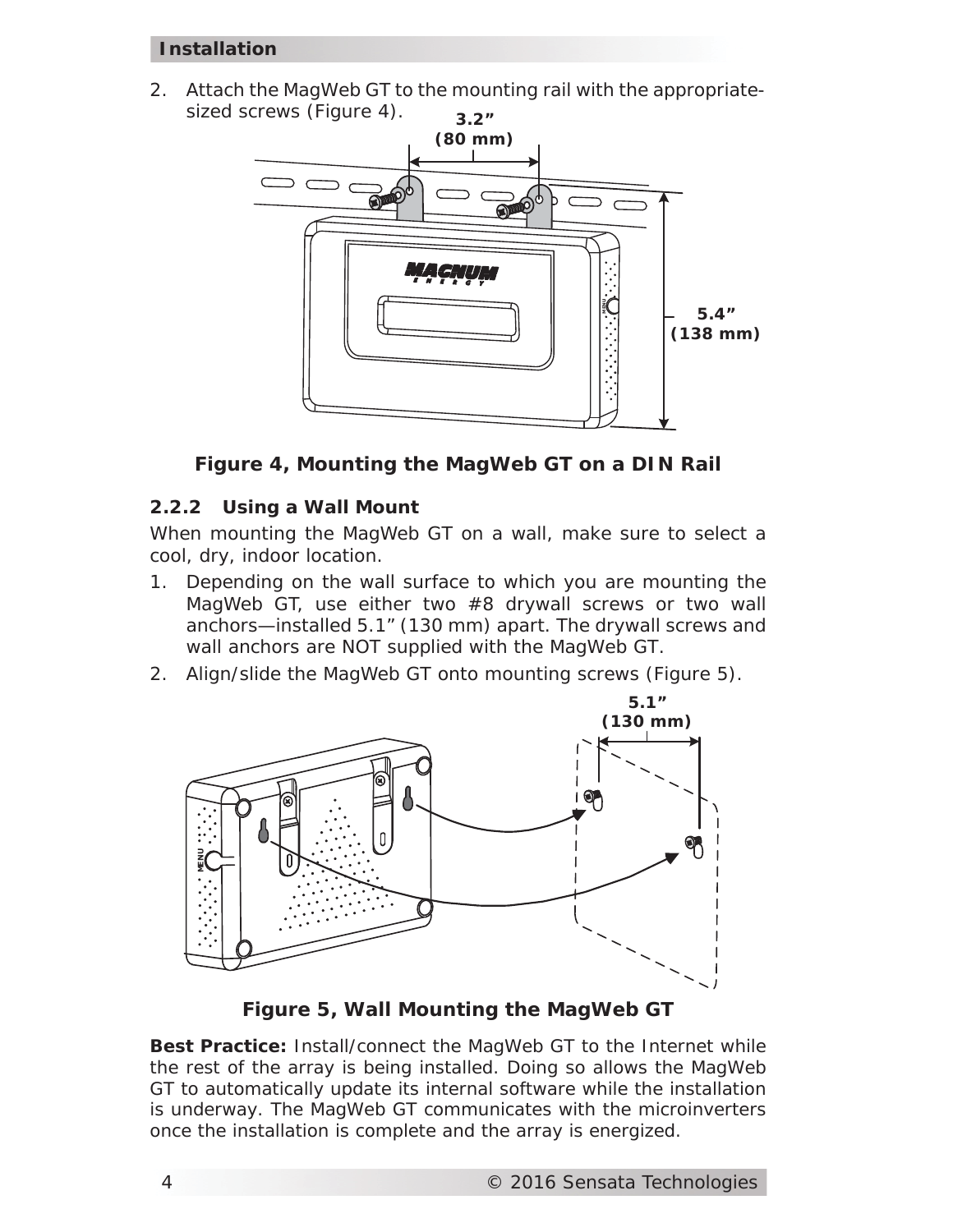

*Figure 6, MagWeb GT Cable Connections*

# **2.3 Connecting the Power and Network Cables**

1. Connect the supplied power cable to the MagWeb GT's Power Connection port (Figure 6).

*Note: Per the previous section, the MagWeb GT communicates with the microinverters using the Power Line Communications (PLC) protocol through the Power Connection port.*

2. Connect the supplied CAT5 network cable to the MagWeb GT's Network port (Figure 6).

# **2.4 Initial Connection to the Internet**

There are three ways to initially connect the MagWeb to the Internet:

- A direct CAT5 cable connection to a broadband router.
- A wireless connection to a broadband router.
- Using a PLC bridge to connect to a broadband router.

# **2.4.1 Connecting Directly using a CAT5 Cable**

- 1. Ensure the CAT5 network cable is connected to the Network port on the bottom of the MagWeb GT.
- 2. Connect the other end of the CAT5 network cable to an open port on the broadband router (Figure 7).



*Figure 7, Connecting the MagWeb GT Directly to Router*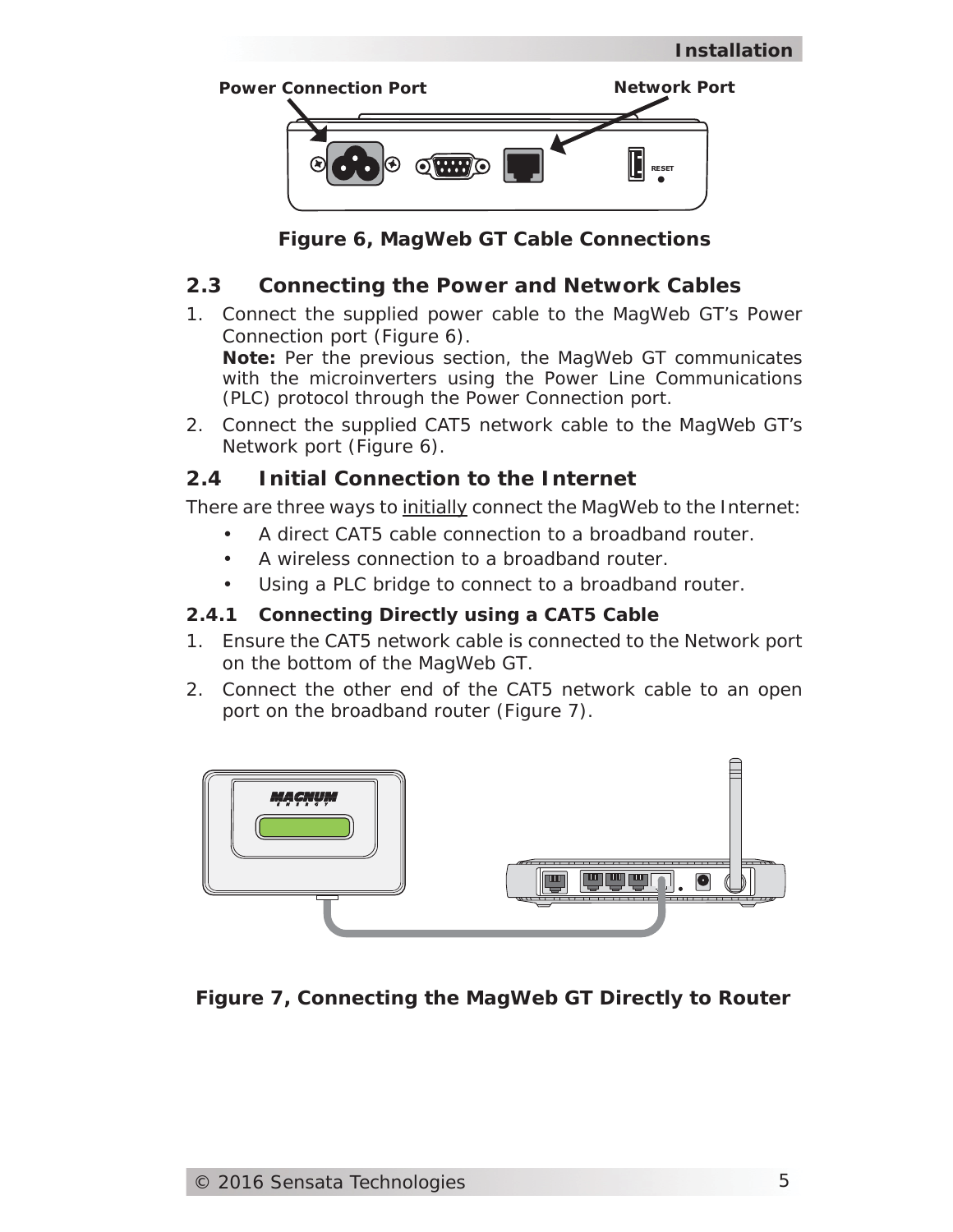#### **Installation**

#### **2.4.2 Connecting Wirelessly**

Refer to Section 5.1.2, "Connecting to the MagWeb GT Wirelessly" for information on this procedure.

In WLAN mode, the MagWeb GT can connect to a wireless broadband router via Wi-Fi to access the local web (Figure 8). In Local Wireless Access mode, you can use your phone or a PC (requires a network cable) to connect to the MagWeb GT and access the local web.



*Figure 8, Connecting the MagWeb GT Wirelessly*

# **2.4.3 Connecting using a PLC Bridge**

*Note: A PLC bridge uses the power line to communicate, and requires both a "send" and "receive" unit (see Figure 9). The quality and length of the CAT5 network cable will affect the quality of the MagWeb GT's communication. You can use a Switch to enhance quality of communication, if necessary.* 

- 1. Ensure the CAT5 network cable is connected to the Network port on the bottom of the MagWeb GT.
- 2. Connect the other end of the CAT5 network cable to the "send" unit of the PLC bridge.
- 3. Route and connect another CAT5 network cable from the "receive" unit of the PLC bridge to an open port on the broadband router (refer to your bridge user's manual for specific operating instructions).



*Figure 9, Connecting the MagWeb GT to a PLC Bridge*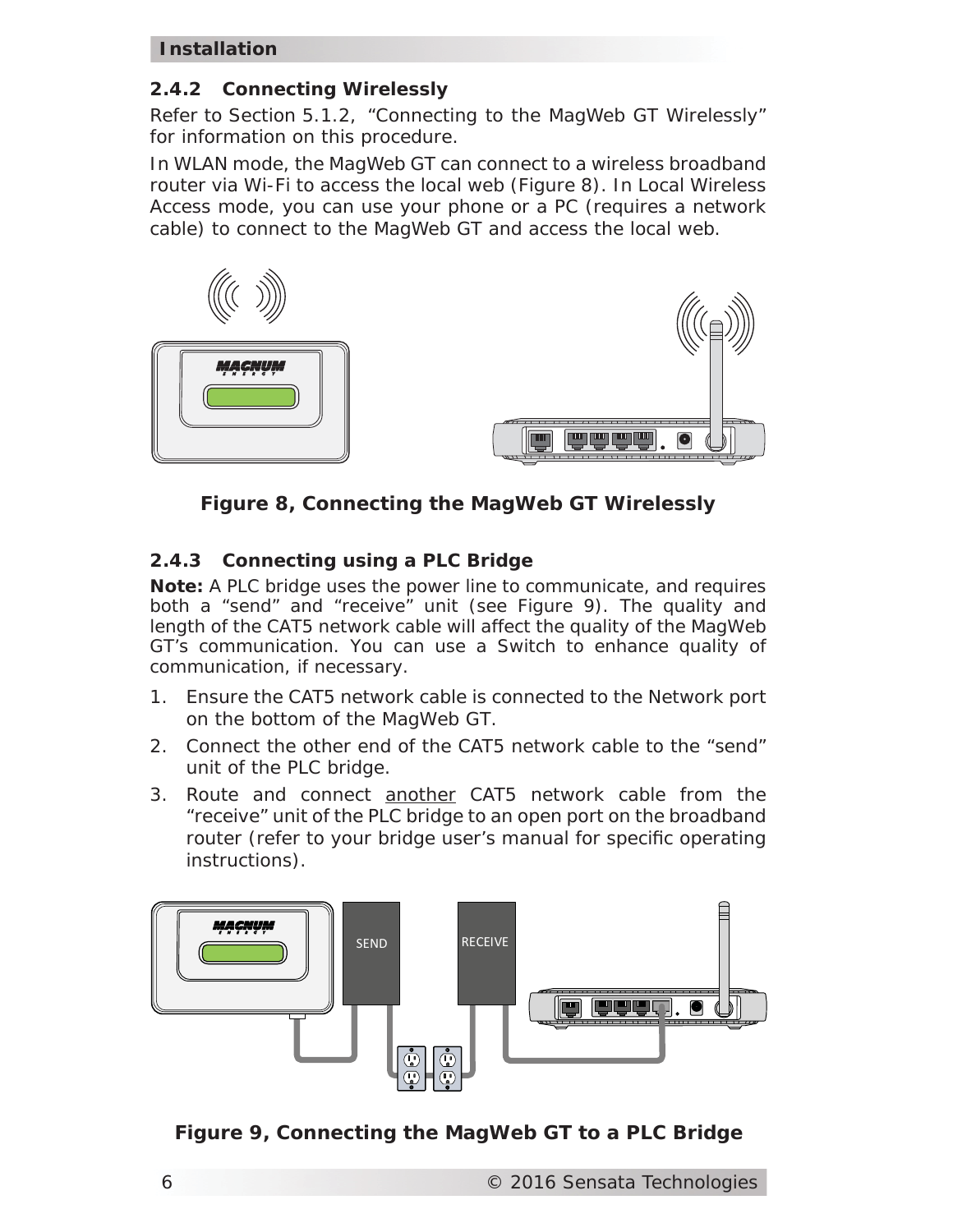# **2.5 Powering Up the MagWeb GT**

- 1. Ensure the power cable is correctly connected to the Power Connection port on the bottom of the MagWeb GT.
- 2. Plug the other end of the power cable into a dedicated standard AC electrical outlet.



**WARNING:** Make sure to use a dedicated outlet for the MagWeb GT. Do NOT plug any other devices into the same outlet as the MagWeb GT.



**WARNING:** Do NOT plug the MagWeb GT into a power strip, surge protector, GFIC receptacle, AFCI breakers, or an uninterruptable power supply (UPS). The surge suppression and/or filtering on these types of devices will substantially diminish PLC performance.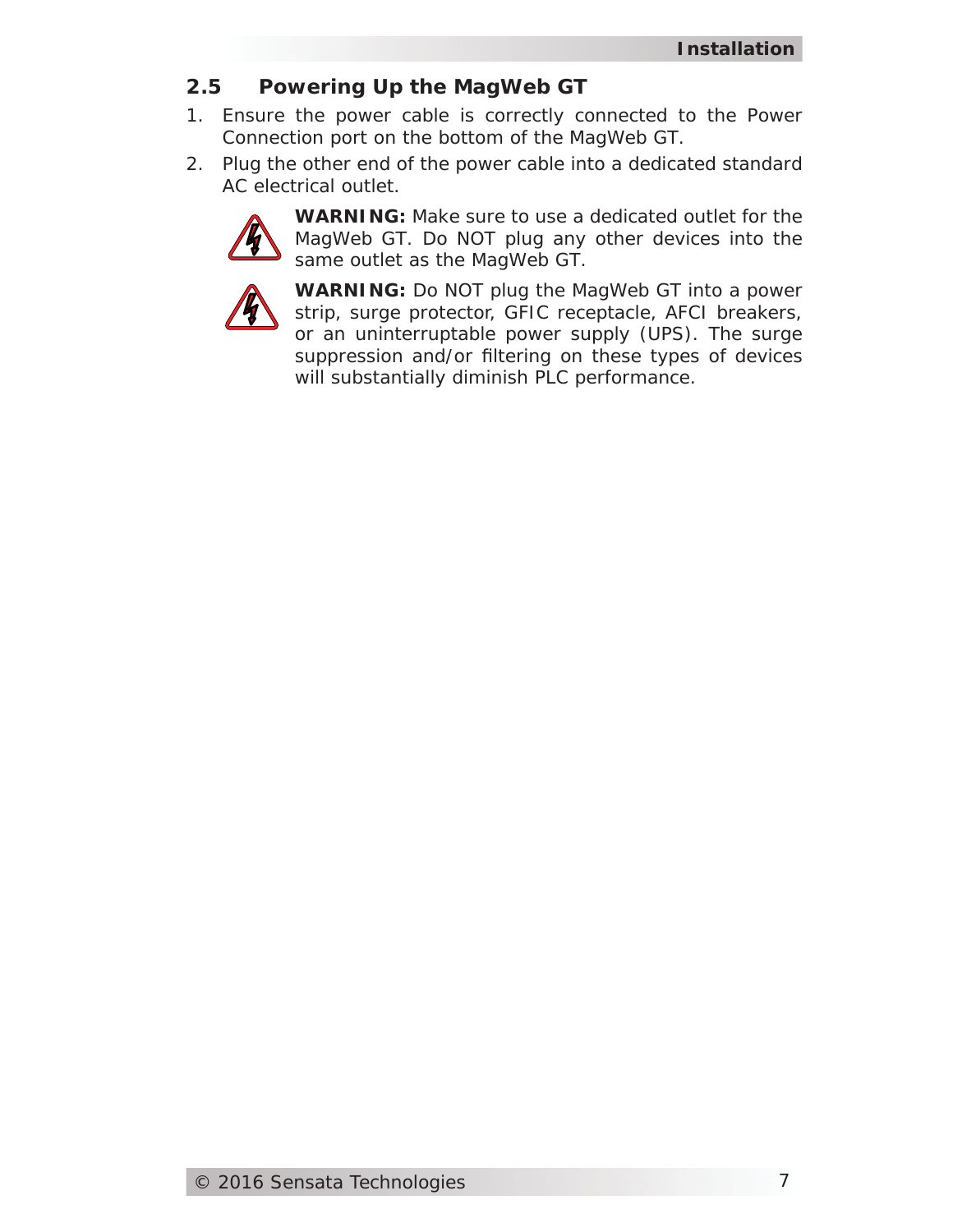**Setup**

# **3.0 Setup**

# **3.1 Initializing the MagWeb GT**

Once power is supplied to the MagWeb GT, its LCD display automatically goes through a series of initialization screens.

# **Initialization Sequence**

Approximately 10 seconds after applying power, the following info appears on the LCD display in sequence (see Figures 10-13).

*Note: The IP addresses shown on the MagWeb GT displays for this section (Figures 11-15) are only examples.*

1. Loading the software firmware (Figure 10).



*Figure 10, MagWeb GT Loading Software*

2. Awaiting the entering of inverter IDs (Figure 11 & Figure 12). The first time (see note at top of next page) the MagWeb GT is powered up it displays the available internal LAN IP address, as well as the Wireless network IP address. See Managing the Network Connection on page 19 if you need to access the MagWeb GT through the Local Area Network (LAN).



**Wireless IP Address**

# *Figure 11, Available LAN/Wireless IP Addresses*

The display alternates (every 5 seconds) between the IP addresses (Figure 11) and an Input Inverter ID on Local Web screen (Figure 12) at this point in the process.



*Figure 12, Input Inverter ID Display*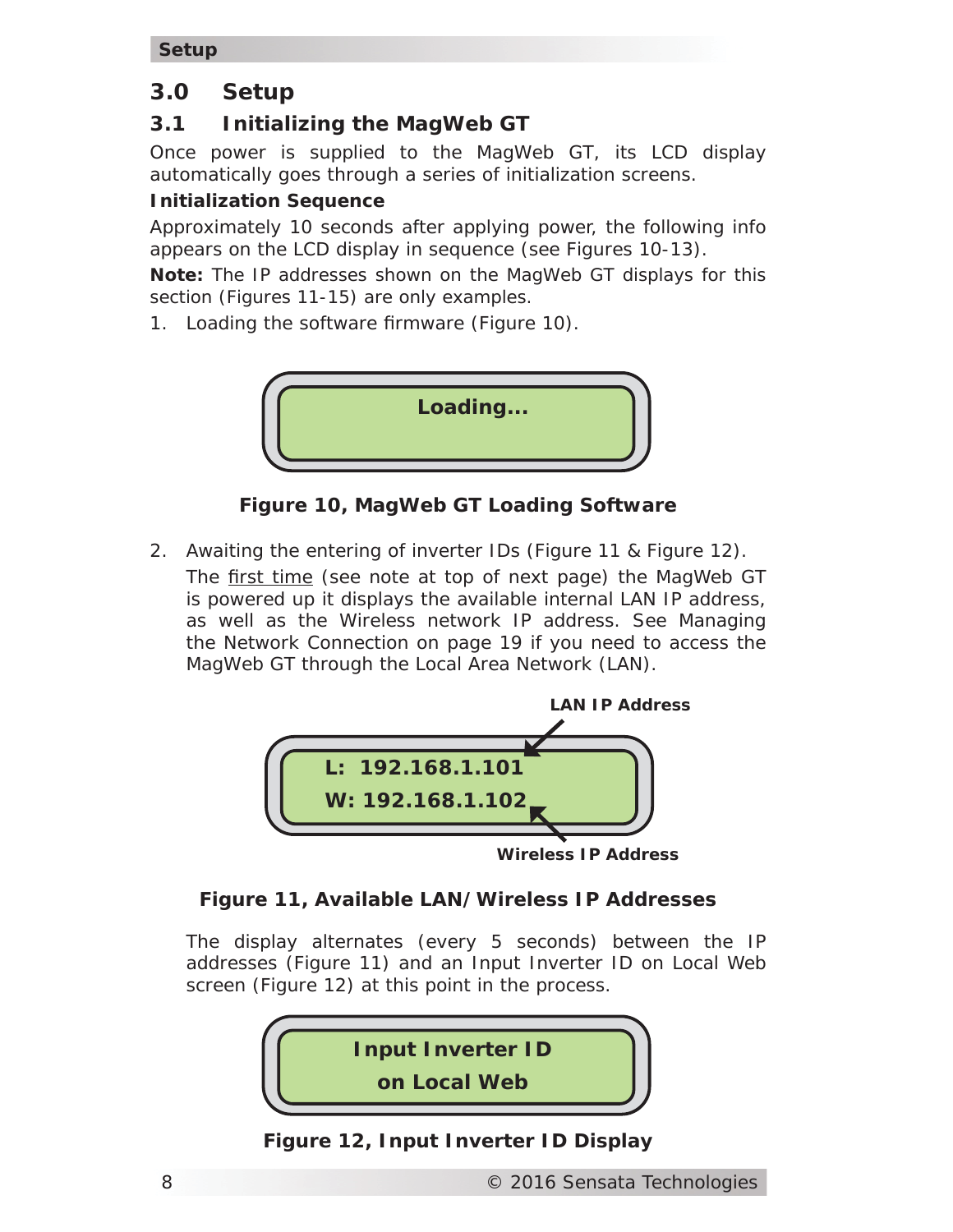*Note: Figures 11 & 12 only appear on power-up if the microinverter IDs have not yet been programmed into the MagWeb GT. If the microinverter IDs have been entered, Figure 13 shows.*



**Router-Assigned IP Address**



#### **Network Communication Protocols**

The MagWeb GT needs to have access to the router via a LAN IP address. The MagWeb GT only searches for and obtains a DHCP IP address during its powering-up sequence.

*Note: The complete initialization sequence can take several minutes (up to 15 minutes depending on the complexity of the installation).*

3. Operating interface. The next screen to appear depends on whether the MagWeb GT is connected to the internet via LAN (Figure 14), or is connected via Wireless (Figure 15). *If connected via LAN:*



*Figure 14, LAN Connection Operating Interface*

#### **LAN IP Address:**

The LCD display on the front of the MagWeb GT shows an IP address (Example: 192.168.1.101*)* if the connection to the router is successful (IP addresses vary, check with the router's user manual for specifics). However, if the LCD displays "192.168.131.228", the MagWeb-router connection has not been successful. In that case, check all the cable connections and reboot the MagWeb GTremove the power cable for a few seconds, and then reconnect.

When the MagWeb GT connects to the internet via LAN, enter the LAN IP address in the computer's internet browser to log in to the MagWeb GT's local network interface.

© 2016 Sensata Technologies 9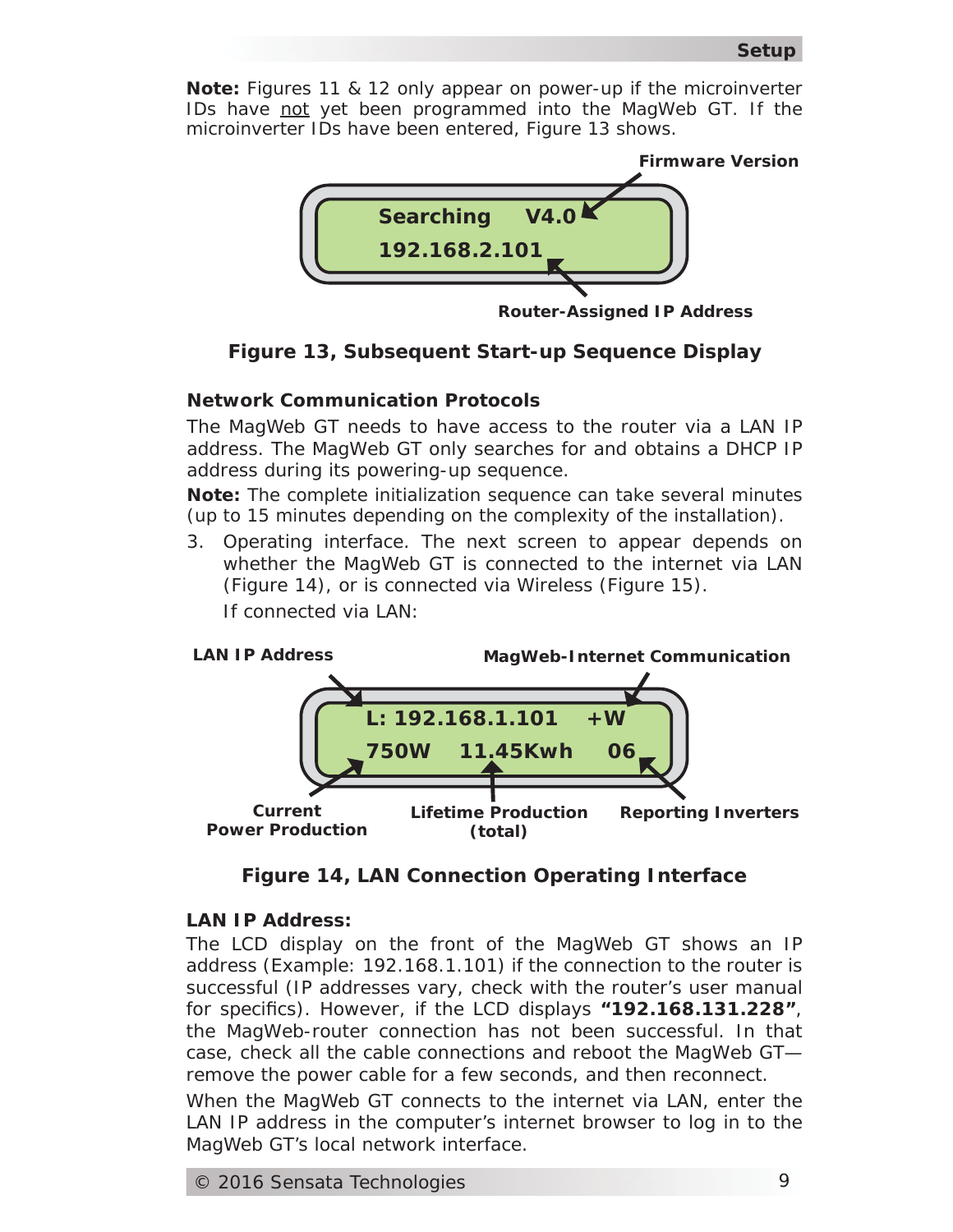#### **Setup**

#### **MagWeb GT Communication**

A "+W" indicates the MagWeb GT is successfully communicating with the Internet. A "–W" indicates that the MagWeb GT is not successfully communicating with the Internet.

#### **Current Power Production:**

What the solar array is currently producing (in Watts).

#### **Lifetime Production:**

The lifetime power output of the system (in Kwh).

#### **Reporting Inverters:**

The number of microinverters reporting to the MagWeb GT. If the number is followed by an "!", then the number of reporting microinverters does not match the number of IDs programmed into the MagWeb GT (see Managing Inverter IDs, page 19).

*Note: The MicroGT IDs must be programmed into the MagWeb GT for it to recognize the microinverters. The MagWeb GT will NOT automatically sense the microinverters (see Managing Inverter IDs).*

*If connected via Wi-Fi:*



*Figure 15, Wireless Connection Operating Interface*

#### **Wireless IP Address:**

The MagWeb shows an IP address (Example: 192.168.1.102) if the connection is successful.

When the MagWeb GT connects to the internet via Wi-Fi, enter the wireless IP address in the computer's internet browser to log in to the MagWeb GT's local network interface.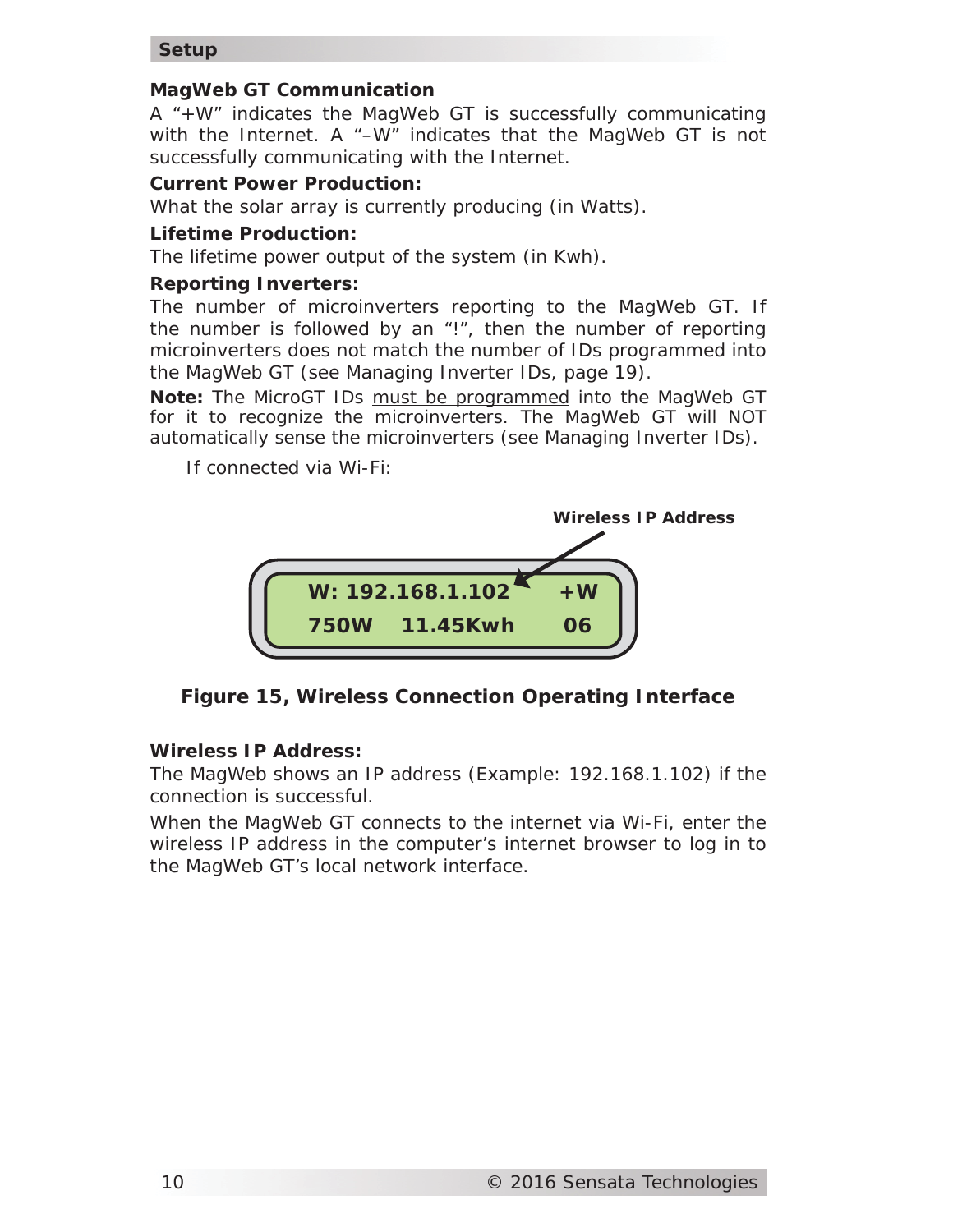# **4.0 Operation**

This section covers the basic operation of your MagWeb GT. The MagWeb GT has a two-line, 40-character alphanumeric LCD display that enables easy programming and operation.

# **4.1 Using the Menu Button**

On the side of the MagWeb GT, press and hold the MENU button (Figure 16) for 2 seconds. The MagWeb GT's menu appears (see Figure 17 below).



*Note: The MagWeb GT must be successfully initialized in order to cycle through its menus.*

*Figure 16, MagWeb GT Menu Button*



*Figure 17, MagWeb GT Menu Structure*

Press and hold the MENU button to cycle thru the menus. Release the button to gain access to the functionality of each menu item.

**Exit Menu:** Press to return the MagWeb GT to the normal operating screen (see Figure 14 or 15).

**Signal Level:** The communication strength between microinverters and the MagWeb GT is measured from 1-5. A higher number of  $"="$ symbols indicates a stronger signal strength (Figure 18).

*Note: The signal level does not display if there is no PLC detected*.



*Figure 18, MagWeb GT Signal Level Screen*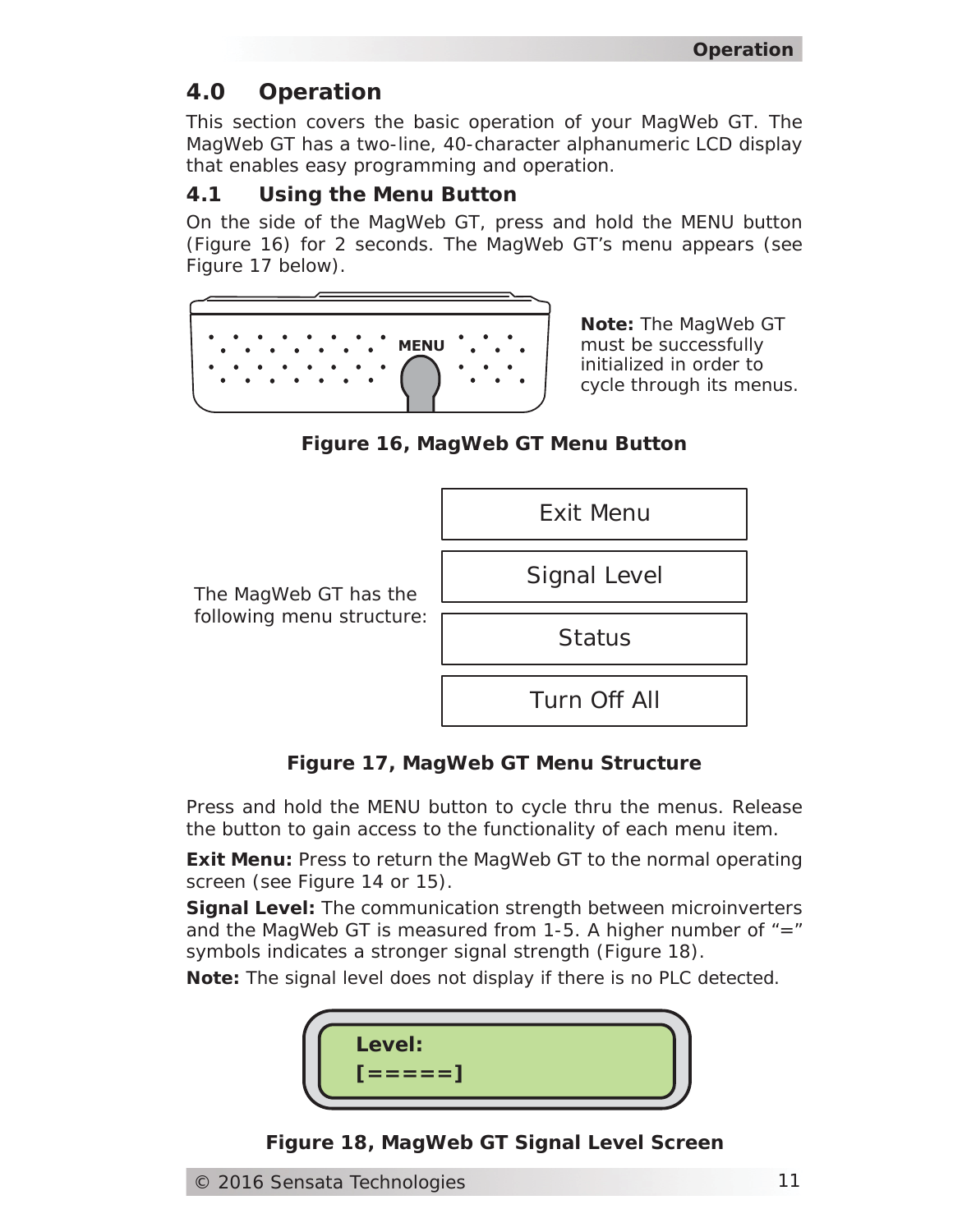#### **Operation**

**Status:** Shows the number of microinverters that should be reporting to the MagWeb GT (Total), and the number that are actually reporting (Connected). The numbers should match (Figure 19).



*Figure 19, MagWeb GT Status Screen*

**Turn Off All:** Shuts down the entire system (Figure 20). Choose *OK*, and the system of microinverters will be turned off. Choose *Cancel*, and the MagWeb GT will exit the menu.



*Figure 20, MagWeb GT Shutdown Screen*

*Note: Leaving the MENU button untouched for one minute returns the MagWeb GT to the main menu (Figure 17).*

# **4.2 Resetting MagWeb GT to its Factory Defaults**

Insert a paperclip—or something similar—into the Reset slot on the bottom of the MagWeb GT (see Figure 2) for three seconds or longer. The MagWeb GT resets to its factory settings.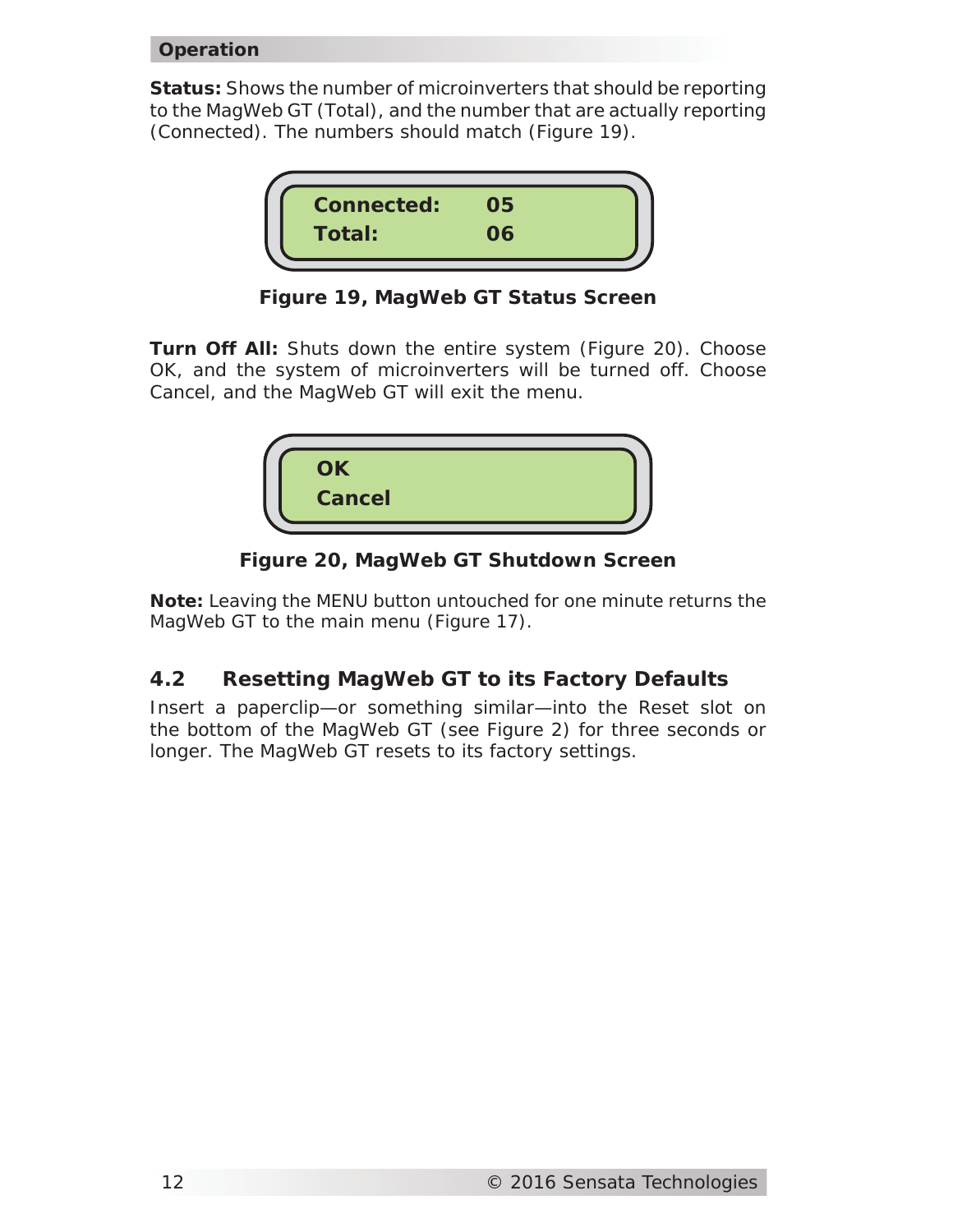# **5.0 Confi guring the MagWeb GT**

The MagWeb GT can be configured (& data reviewed) by either connecting it to a computer via the Local Area Network (LAN), or by directly connecting it to the Internet via its Ethernet port or local wireless.

### **5.1 Connecting to the MagWeb GT via LAN**

- 1. Ensure both your computer and the MagWeb GT are correctly connected to the LAN.
- 2. Using a standard web browser on your computer, enter the IP address displayed on your MagWeb GT (as in Figure 14) into the computer's URL search field.

The MagWeb GT's Home screen appears (Figure 21).

# **5.2 Connecting Directly to MagWeb GT via Ethernet**

#### *Using a Windows-based PC:*

- 1. Connect the computer to the MagWeb GT using a CAT5 network cable.
- 2. Power up the MagWeb GT by connecting the power cable.
- 3. From your PC's Control Panel, select *Network and Sharing Center*.
- 4. Select *Local Area Connection* for the "*Unidentifi ed Network"*.
- 5. Press *Properties*.
- 6. Highlight *Internet Protocol Version 4 (TCP/IPv4*).
- 7. Press *Properties*.
- 8. Select the *Use the Following IP Address* radial button, and then enter the IP Address and Subnet Mask as listed below. Do not enter anything in the DNS Server address section.

*IP Address: 192.168.131.1 Subnet Mask: 255.255.255.0*

- 9. Press *OK* on the IPv4 Properties, LAC Properties, and LAC Status windows consecutively to close them.
- 10. Close the Network and Sharing Center.
- 11. Using the web browser on your computer, enter the LAN IP Address (as in Figure 14) in the URL search field. The MagWeb GT's Home screen appears (Figure 21).

#### *Using an Apple Mac:*

- 1. Connect the computer to the MagWeb GT using a CAT5 network cable.
- 2. Power up the MagWeb GT by connecting the power cable.
- 3. Select the Apple icon in the menu bar to access System Preferences.
- 4. Select *Network* in the Internet & Wireless section of the System Preferences.
- 5. Select *Ethernet* on the left side of the Network window.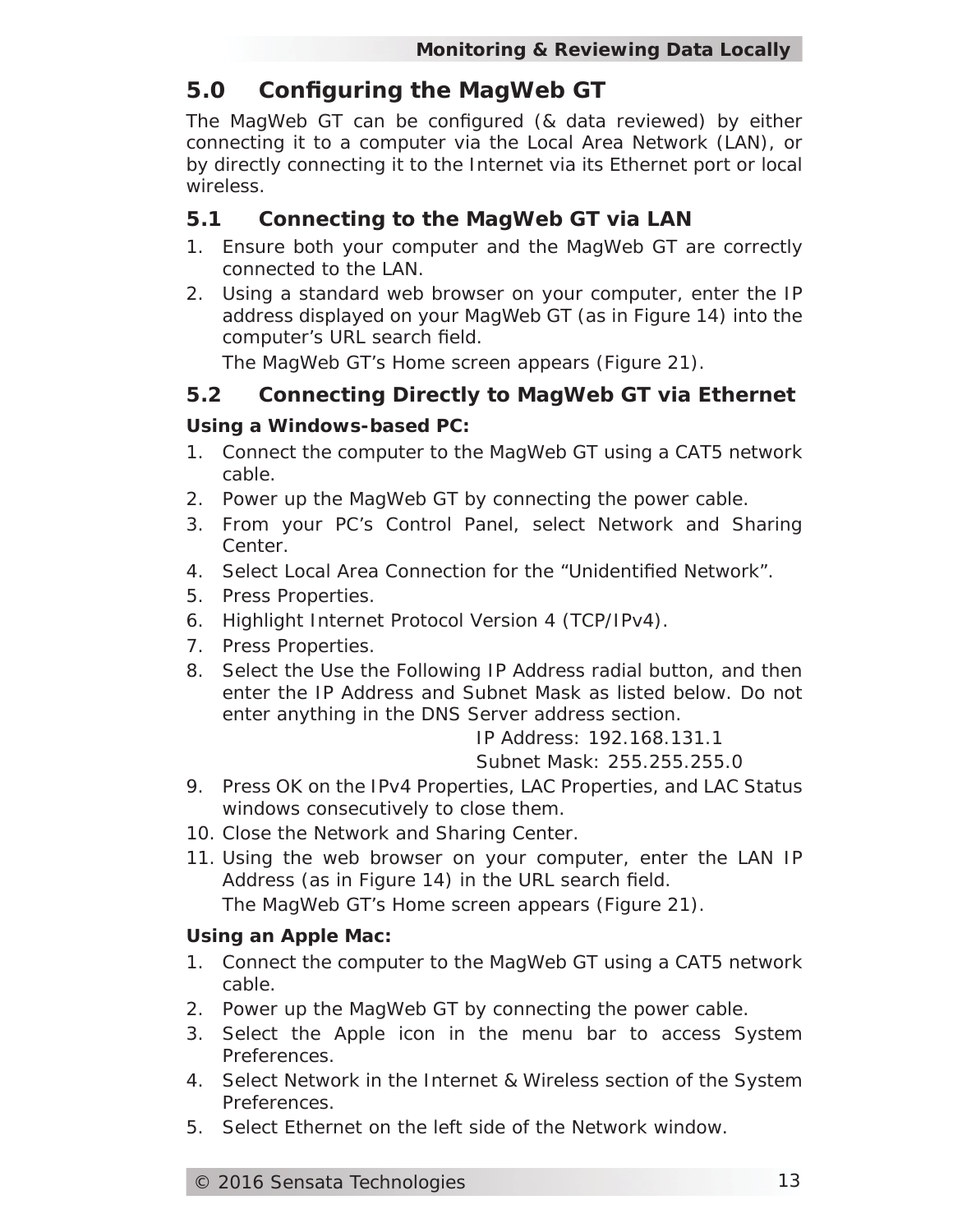- 6. Select *Manually* from the Configure IPv4 drop-down menu.
- 7. Enter the following in the appropriate fields:

*IP Address: 192.168.131.1 Subnet Mask: 255.255.255.0*

- 8. Leave the *Router* field blank.
- 9. Press the *Apply* button.
- 10. Using web browser on your computer, enter the LAN IP address (as in Figure 14) in the URL search field.

The MagWeb GT's Home screen appears (Figure 21).

# **5.3 Connecting Directly to MagWeb GT Wirelessly**

- 1. Activate the Wi-Fi function on your PC.
- 2. Connect to the MagWeb GT's Wi-Fi **ECU-WIFI\_xxxx** (the "xxxx" refers to the last four numbers of your MagWeb GT's ID), and then connect. The first connection requires no password.
- 3. Using web browser on your computer, enter the wireless address (as in Figure 15) in the URL search field.

HACNUM English Chinese **ENERGY COMMUNICATION UNIT Administration Home Micro GT Status Battery System Status Administration Home** 2016-09-01 10:46:45 Thursday **ECU ID** 204000000322 ENVIRONMENTAL BENEFITS **Lifetime Generation** 2,978.61 kWh CO<sub>2</sub> Offset Equivalent to **Last System Power** 3,301 W  $\mathscr{C}$  of 0 GALLONS **Generation of Current Day** 33.30 kWh **Last Connection to Website** 2016-09-01 10:41:20 0 TREES T **Number of Inverters** 6 1 KG -11 **Last Number of Inverters Online** 4 **Current Software Version** V4.0NA **Current Time Zone** America/Los\_Angeles **ECU Eth0 Mac Address** 80:97:1B:00:6A:B7 **ECU Wlan0 Mac Address** 60:C5:AB:E3:B4:19 **Inverter Comm. Signal Level** 4

The MagWeb GT's Home screen appears (Figure 21).

# *Figure 21, MagWeb GT Home Screen*

#### **5.3.1 Viewing the MagWeb GT's Home Screen**

The MagWeb GT's Home screen displays the following information:

- **ECU ID:** A unique number that identifies your MagWeb GT.
- **Lifetime Generation:** Amount of power this system has generated during its lifetime.
- **Last System Power:** Amount of power the system generated during its last polling cycle.
- **Generation of Current Day:** Amount of power generated during the most current day.
- **Last Connection to Website:** Last connection to EMA website.
- **Number of Inverters:** Number of microinverters programmed into the MagWeb GT.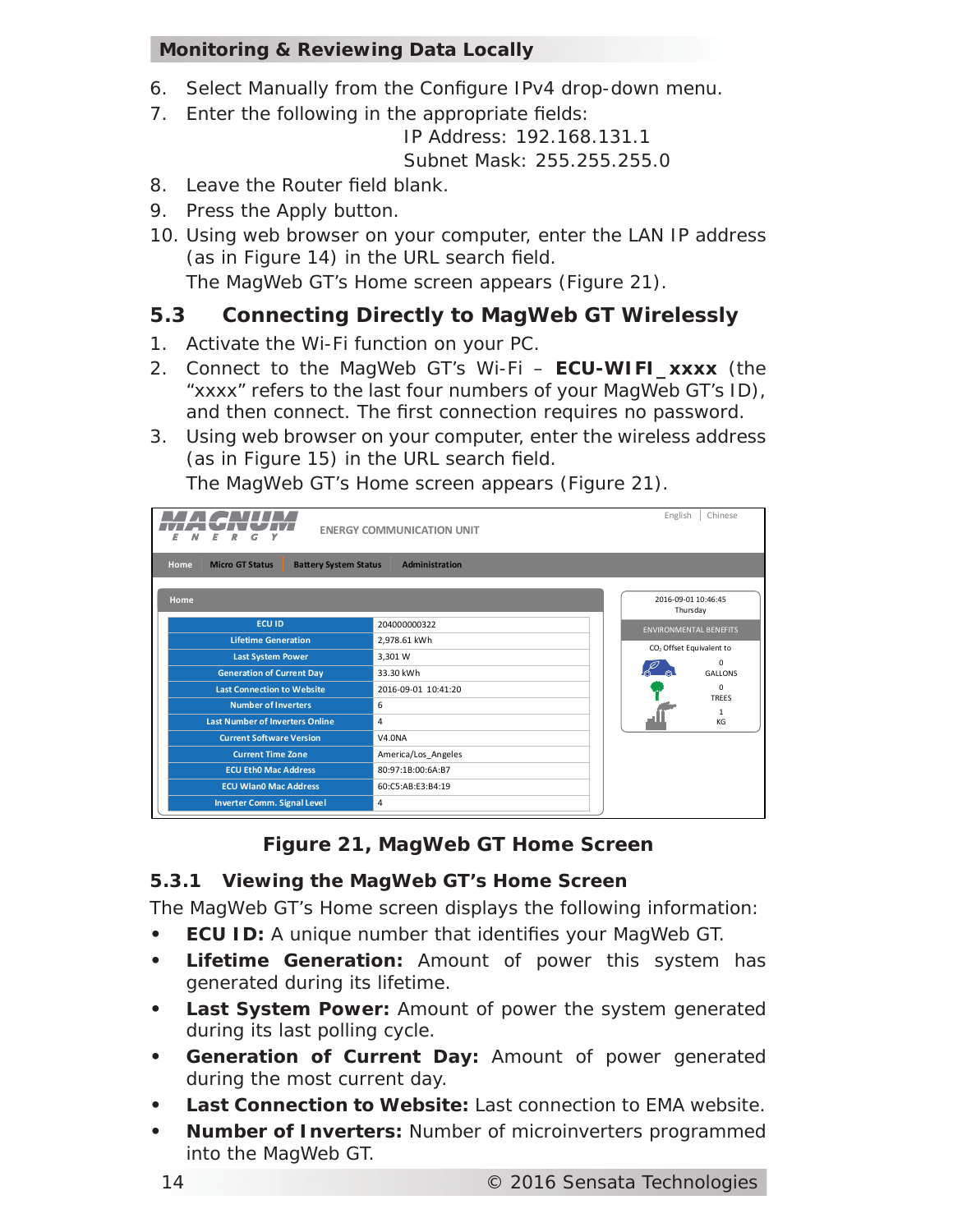- **Last Number of Inverters Online:** Number of microinverters checking in with the MagWeb GT.
- **Current Software Version:** Version of software firmware.
- **Current Time Zone:** The time zone that has been programmed into the MagWeb GT.
- **ECU Eth0 Mac Address:** The MagWeb GT's LAN address.
- **ECU Wlan0 Mac Address:** The MagWeb GT's WLAN address.
- **Inverter Comm. Signal Level:** The communication strength between the microinverters and the MagWeb GT—measured from 1-5, with a higher number of  $"="$  symbols indicating an increased signal strength.

# **5.4 Using the Micro GT Status Screens**

Use the Micro GT Status screen to view real-time system operation data for your PV array.

#### **5.4.1 Viewing Real Time Data**

From the MagWeb GT Home screen (Figure 21), select the *Micro GT Status* tab. The Real Time Data screen appears (Figure 22).

| <u>TI AT WINDOW M</u><br>Ε<br>ER G<br>N | <b>CALLES</b><br>Y   | <b>ENERGY COMMUNICATION UNIT</b> |                     |                |                       | English<br>Chinese |
|-----------------------------------------|----------------------|----------------------------------|---------------------|----------------|-----------------------|--------------------|
| <b>Home</b><br><b>Micro GT Status</b>   |                      | <b>Battery System Status</b>     | Administration      |                |                       |                    |
| <b>Real Time Data</b>                   |                      |                                  |                     |                |                       | Real Time Data     |
| Inverter ID                             | <b>Current Power</b> | <b>Grid Frequency</b>            | <b>Grid Voltage</b> | Temperature    | <b>Reporting Time</b> | Power              |
| 403000146225-A                          | 271W                 | 60.1 Hz                          | 252 V               | $48^{\circ}$ C | 2016-08-01 10:45:53   | Energy             |
| 403000146225-B                          | 271W                 |                                  | 252 V               |                |                       |                    |

*Figure 22, Real Time Data Screen*

#### **5.4.2 Viewing System Power Trends**

• From the *Micro GT Status* tab, click *Power* from the list at right. The Power screen appears (Figure 23).



# *Figure 23, System Power Trend Screen*

© 2016 Sensata Technologies 15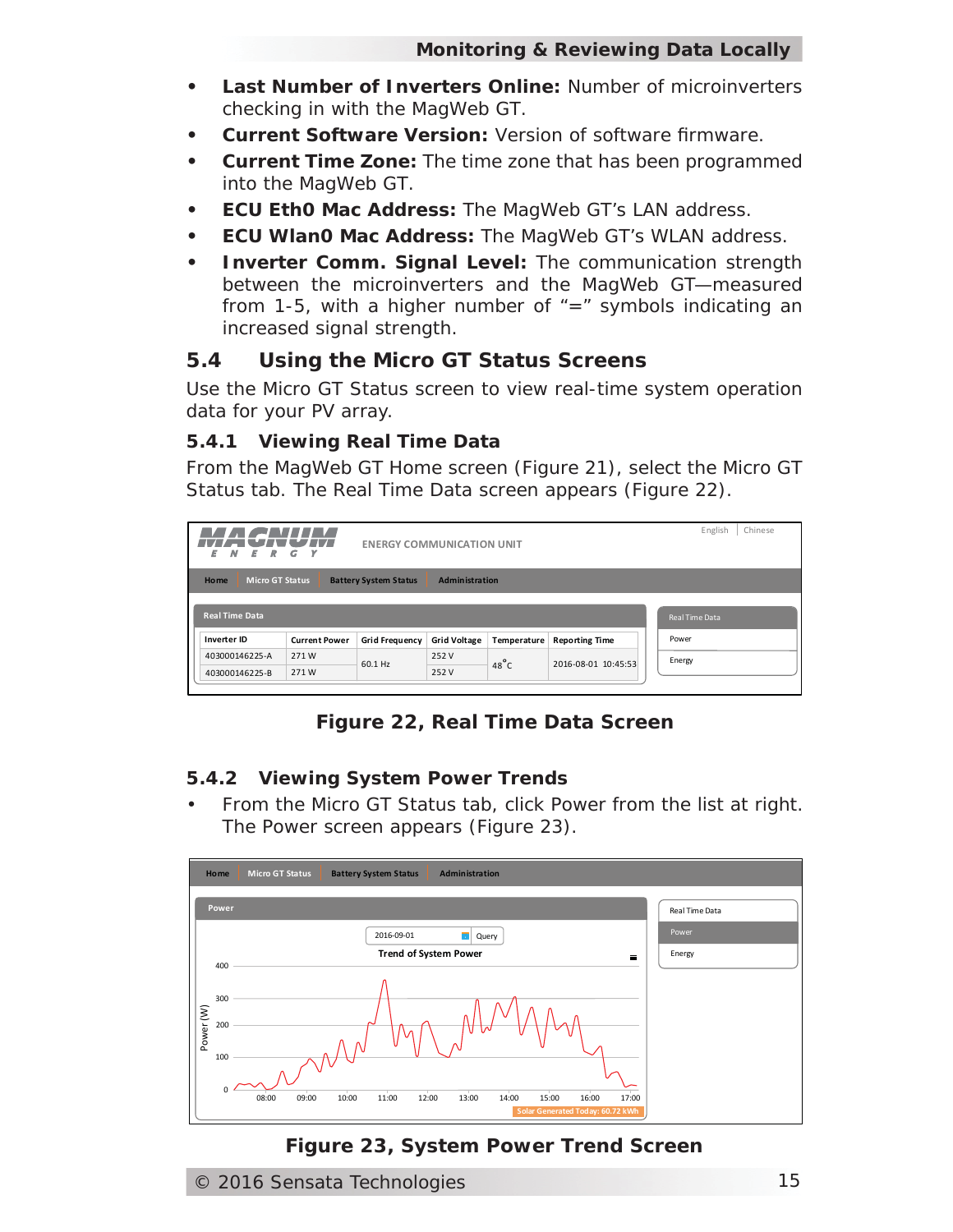#### **5.4.3 Viewing Energy Generation Statistics**

- 1. From the *Micro GT Status* tab, click *Energy*. The Energy screen displays (Figure 24).
- 2. Press the *Query* drop-down to view performance data for the current week/month/year.







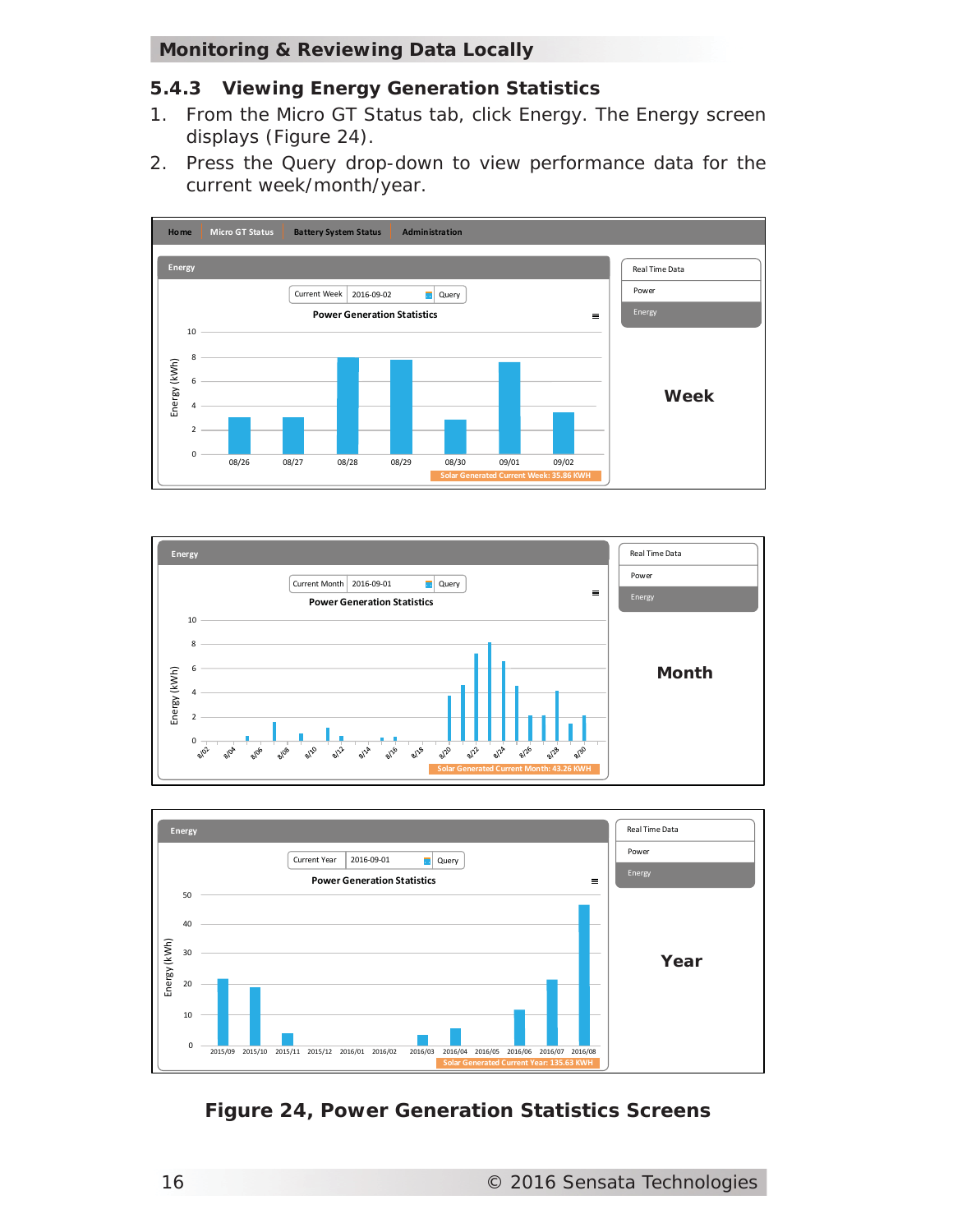# **5.5 Using the Battery System Status Screen**

The Battery System Status screen enables you to view real-time operation data as supplied by any system-attached device (i.e., battery monitor, remote control, AGS, and pure sine wave inverter).

#### **5.5.1 Viewing Battery System Status Data**

From the MagWeb GT Home screen (Figure 21), select the *Battery System Status* tab. The Magnum System Status screen displays (Figure 25).

*Note: For specifi c information on the settings/data displayed, refer to the owner's manual for that particular device.*

| M<br>R                                                                | English<br>Chinese<br><b>ENERGY COMMUNICATION UNIT</b> |
|-----------------------------------------------------------------------|--------------------------------------------------------|
| <b>Micro GT Status</b><br><b>Home</b><br><b>Battery System Status</b> | <b>Administration</b>                                  |
| <b>Magnum System Status</b>                                           |                                                        |
| <b>Battery Monitor</b>                                                |                                                        |
| <b>State of Charge:</b>                                               | 100% SOC                                               |
| <b>DC Volts:</b>                                                      | 54.9 VDC                                               |
| <b>DC Amps:</b>                                                       | 1.2 DC Amps                                            |
| Amp Hrs In/Out:                                                       | 1 Amp Hrs                                              |
| <b>Min/Max DC Volts:</b>                                              | 50.65 VDC Min/55.3 VDC Max                             |
| aAH/tAH Out:                                                          | 100.0 AH/ 10.1542 kAH                                  |
| Inverter (MS4448PAE)                                                  |                                                        |
| Status:                                                               | Float                                                  |
| Fault:                                                                | No Fault in Inv                                        |
| <b>DC Volts:</b>                                                      | 54.9 VDC                                               |
| <b>DC Amps:</b>                                                       | 11.4 Amps DC                                           |
| <b>AC Volts/Hz Output:</b>                                            | 119 VAC/60.1 Hz                                        |
| <b>Input Amps:</b>                                                    | 28 Amps AC                                             |
| <b>Inv/Charger Amps:</b>                                              | 0 Amps AC                                              |
| <b>AC Input Volts:</b>                                                | <b>185 VAC</b>                                         |
| <b>Battery Temp:</b>                                                  | 12°C/53.6 °F                                           |
| <b>Transformer Temp:</b>                                              | 39°C/102.2 °F                                          |
| <b>FET Temp:</b>                                                      | 36°C/96.8 °F                                           |
| <b>Remote (ME-ARC)</b>                                                |                                                        |
| <b>Inverter Stack Mode:</b>                                           | Standalone unit                                        |
| <b>Inverter Rev:</b>                                                  | V6.0                                                   |
| <b>Remote Rev:</b>                                                    | V4.1                                                   |
| <b>BMK Rev:</b>                                                       | V2.1                                                   |
| <b>AC Search:</b>                                                     | 5 Watts                                                |
| <b>AC Shore Amps:</b>                                                 | 30 Amps                                                |
| Low VAC Dropout:                                                      | 80 VAC                                                 |
| <b>Charge Rate:</b>                                                   | VAC/Hz                                                 |
| Low Battery Cut Out:                                                  | 20.0 VDC                                               |
| <b>Absorb Voltage:</b>                                                | 15 VDC                                                 |
| <b>Float Voltage:</b>                                                 | 13.2 VDC                                               |
| <b>Equalize Voltage:</b>                                              | 1.2 VDC                                                |
| <b>Batt Efficiency (BMK):</b>                                         | Auto                                                   |
| <b>Battery Size (BMK):</b>                                            | 800 Amps/Hrs                                           |

# *Figure 25, System Status Data*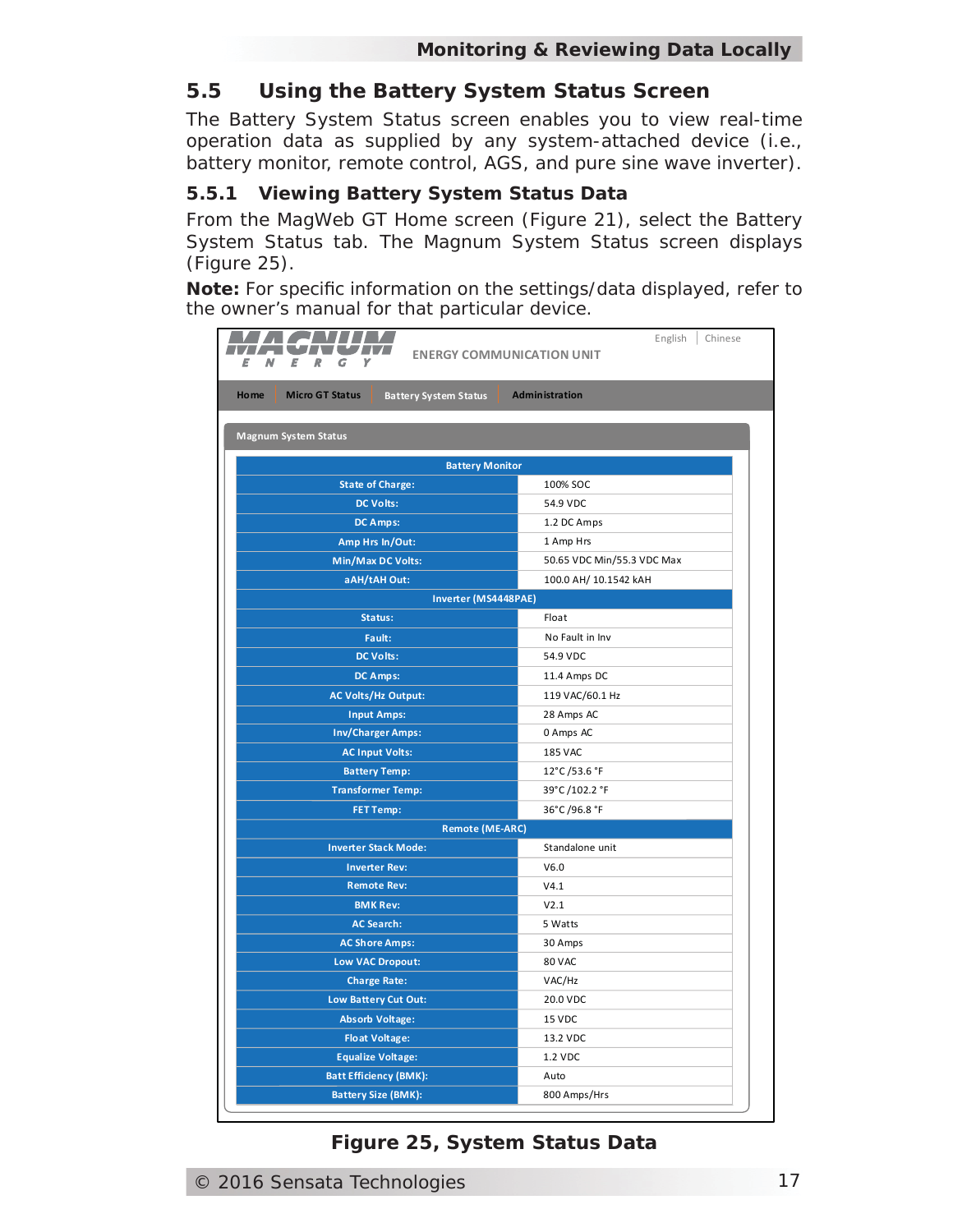# **5.6 Using the Administration Screens**

# **5.6.1 Managing Inverter IDs**

The microinverter IDs must be programmed into the MagWeb GT for it to recognize them. The MagWeb GT will NOT automatically sense the microinverters.

### **Initial Programming of Inverter IDs into the MagWeb GT**

1. Select the *Administration* tab at the top of the MagWeb GT's Home screen. The ID Management screen displays (Figure 26).

| <b>ENERGY COMMUNICATION UNIT</b><br>У<br>r.<br>F                                             | English<br>Chinese                                                                   |
|----------------------------------------------------------------------------------------------|--------------------------------------------------------------------------------------|
| Administration<br>Home<br><b>Micro GT Status</b><br><b>Battery System Status</b>             |                                                                                      |
| <b>ID Management</b>                                                                         | ID Management                                                                        |
| 403000146225<br>403000146226<br>403000146227<br>403000146228<br>403000148431<br>403000148444 | Date, Time, Time Zone<br>Language<br>Network Connectivity<br>WLAN<br>Firmware Update |
| Update<br><b>Clear ID</b>                                                                    |                                                                                      |

*Figure 26, ID Management Screen*

*Note: The inverter ID entry text box is blank if no inverter IDs have been entered.*

# **If Manually Entering the IDs**

- 1. Enter each 12-digit microinverter ID. Press the ENTER key after every entry to ensure a line break between each.
- 2. Once all the IDs have been entered, press the *Update* button. An "ID updated successfully" message appears. *Note: If you have incorrectly entered an Inverter ID, highlight the ID to be modified, make the necessary change, and then press the Update button.*

# **If Using a Scanning Gun to Enter the IDs**

- 1. Copy the scanned IDs into the text box on the ID Management screen.
- 2. Once all the IDs have been copied, press the *Update* button. An "ID updated successfully" message appears.

# **Adding an Additional Inverter ID**

If the number of inverter IDs displayed on the screen is less than the actual number of microinverters installed:

- 1. Scroll to the end of the existing list, and then enter the new ID.
- 2. Press the *Update* button. An "ID updated successfully" message appears after a few seconds.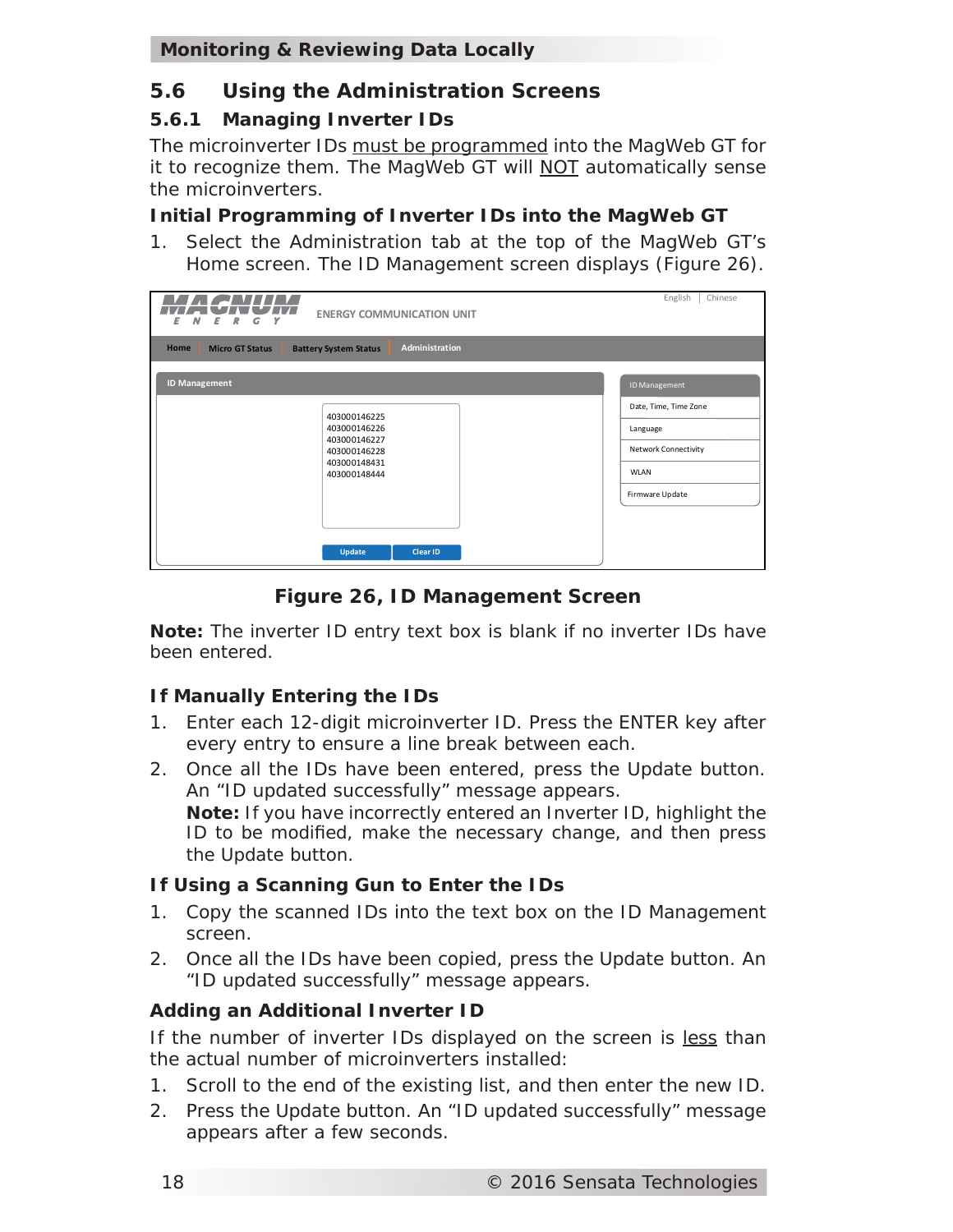#### **Deleting an Existing Inverter ID**

If the number of inverter IDs displayed on the screen is more than the actual number of microinverters installed:

- 1. Highlight the IDs to be deleted from the list.
- 2. Press the *Update* button. An "ID updated successfully" message appears after a few seconds.

*Note: Combine the two tasks (Adding & Deleting IDs) when swapping out a microinverter. Add the new ID, and then delete the old ID. Note: Pressing the Clear ID button will delete all IDs in the list.*

#### **5.6.2 Changing the Date, Time, and Time Zone**

It is critical for accurate power production reporting that the MagWeb GT is programmed with the correct date, time, and time zone.

1. From the *Administration* tab, select the *Date, Time, Time Zone* option from the list to the right. The Date, Time, Time Zone screen appears (Figure 27).

| <b>ENERGY COMMUNICATION UNIT</b><br>G<br>ν                                              | English<br>Chinese    |  |  |  |
|-----------------------------------------------------------------------------------------|-----------------------|--|--|--|
| Administration<br><b>Home</b><br><b>Micro GT Status</b><br><b>Battery System Status</b> |                       |  |  |  |
| Date, Time, Time Zone                                                                   | ID Management         |  |  |  |
| 2016/09/01 10:57:58<br>Date Time                                                        | Date, Time, Time Zone |  |  |  |
| <b>Update</b>                                                                           | Language              |  |  |  |
|                                                                                         | Network Connectivity  |  |  |  |
| America/Los Angeles<br><b>Time Zone</b><br>$\overline{\phantom{a}}$                     | <b>WLAN</b>           |  |  |  |
| <b>Update</b>                                                                           | Firmware Update       |  |  |  |
| north-america.pool.ntp.org<br><b>NTP Server</b>                                         |                       |  |  |  |
| Update                                                                                  |                       |  |  |  |
|                                                                                         |                       |  |  |  |
|                                                                                         |                       |  |  |  |

# *Figure 27, Date, Time, Time Zone Option*

2. Click the calendar icon in the *Date Time* field (Figure 28).

| Date, Time, Time Zone |                                                                                 | ID Management         |
|-----------------------|---------------------------------------------------------------------------------|-----------------------|
| Date Time             | 2016/09/01 13:35:03                                                             | Date, Time, Time Zone |
|                       | Sep $\sqrt{ }$ 2016 $\sqrt{ }$<br>$\rightarrow$ 1-1-1-1<br>$\blacktriangleleft$ | Language              |
|                       | Sun Mon Tue Wed Thu Fri Sat<br>$1 \quad 2 \quad 3$                              | Network Connectivity  |
| <b>Time Zone</b>      | 7 8 9 10<br>6<br>4<br>▼<br>11 12 13 14 15 16 17                                 | <b>WLAN</b>           |
|                       | 18    19    20    21    22    23    24<br>25 26 27 28 29 30 1                   | Firmware Update       |
|                       | 2 3 4 5 6 7 8<br>Time 13:35:03                                                  |                       |
| <b>NTP Server</b>     | Clear Today OK<br>c                                                             |                       |
|                       | Update                                                                          |                       |
|                       |                                                                                 |                       |
|                       |                                                                                 |                       |

*Figure 28, Date Time Field*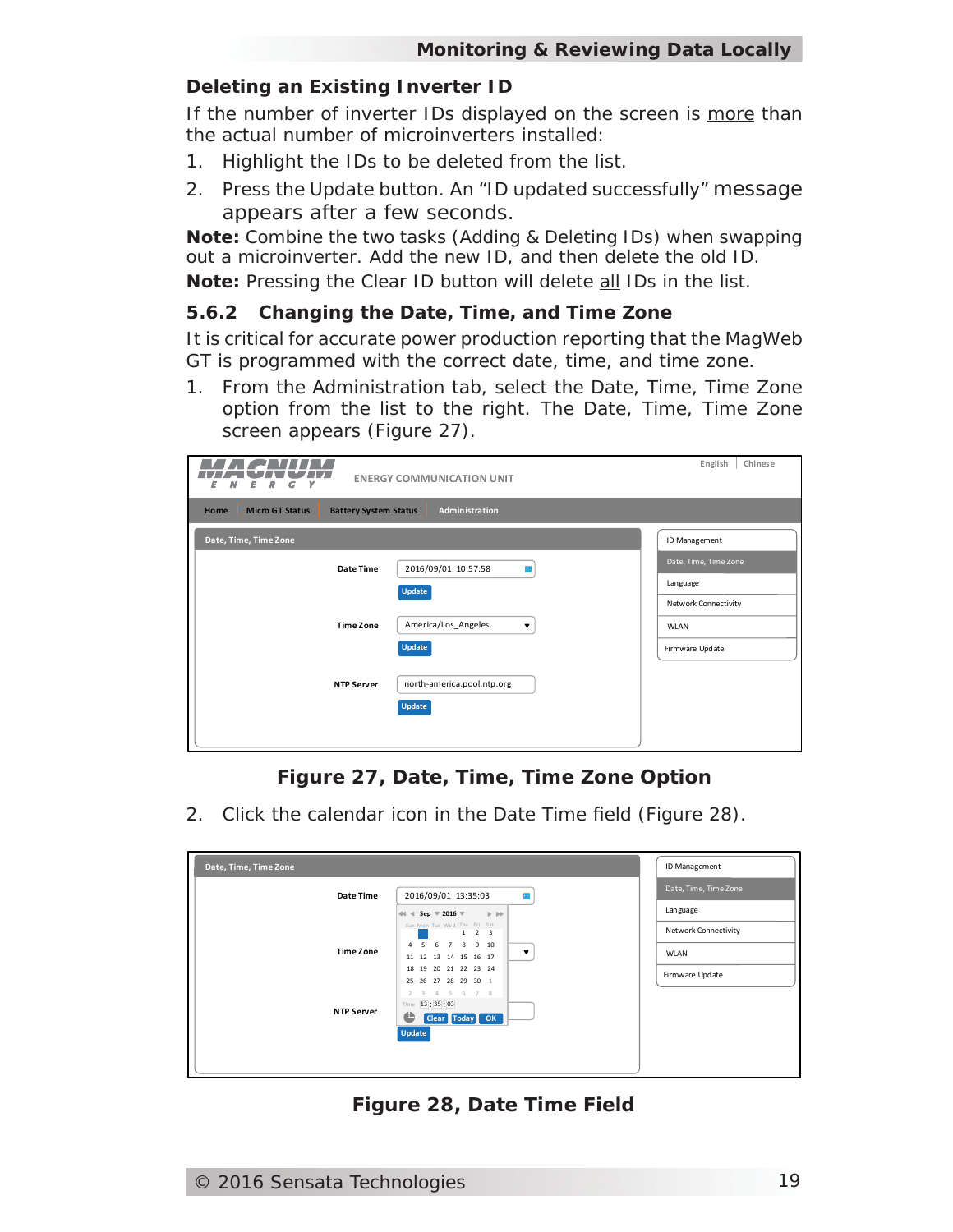*Note: Date displays in "international date format" – YYYY/MM/DD.*

- 3. Select the correct date on the calendar.
- 4. Enter the correct time, and then press the *Update* button.
- 5. Select the correct time zone from the *Time Zone* pull-down list.
- 6. Press the *Update* button.

#### **5.6.3 Changing the MagWeb GT Language**

You can switch languages (i.e., English or Chinese).

1. From the *Administration* tab, select the *Language* option from the list to the right. The Language screen appears (Figure 29).

| <b>ENERGY COMMUNICATION UNIT</b><br>R<br>γ<br>Ε<br>Ε<br>G                        | English<br>Chinese                                                                                           |
|----------------------------------------------------------------------------------|--------------------------------------------------------------------------------------------------------------|
| Administration<br><b>Micro GT Status</b><br><b>Battery System Status</b><br>Home |                                                                                                              |
| Language<br>English<br><b>Current Language</b><br>▼<br>Update                    | ID Management<br>Date, Time, Time Zone<br>Language<br>Network Connectivity<br><b>WLAN</b><br>Firmware Update |
|                                                                                  |                                                                                                              |

*Figure 29, Language Management Screen*

- 2. From the *Current Language* pull-down list, select a language.
- 3. Press the *Update* button.

#### **5.6.4 Managing the Network Connection**

The default network connection setting for the MagWeb GT is "DHCP," which allows the MagWeb GT to automatically establish a connection assignment from the router. The MagWeb GT can also be assigned a static IP address if the network design requires it.

#### **Assigning a Static IP Address to the MagWeb GT**

1. From the *Administration* tab, select the *Network Connectivity* option from the list to the right. The Network Connectivity screen appears (Figure 30).

*Note: Network connection defaults to the "Obtain an IP address automatically" option. If this is your choice, press Update button.*

- 2. Select the *Use the following IP address* radio button. Five new fields appear below on the screen (see Figure 31).
- 3. Enter the *IP Address*, *Subnet Mask*, *Default Gateway*, *Preferred DNS Server*, and *Alternate DNS Server* (consult your local network administrator for these settings).
- 4. Press the *Update* button.

The MagWeb GT has been assigned a static IP address.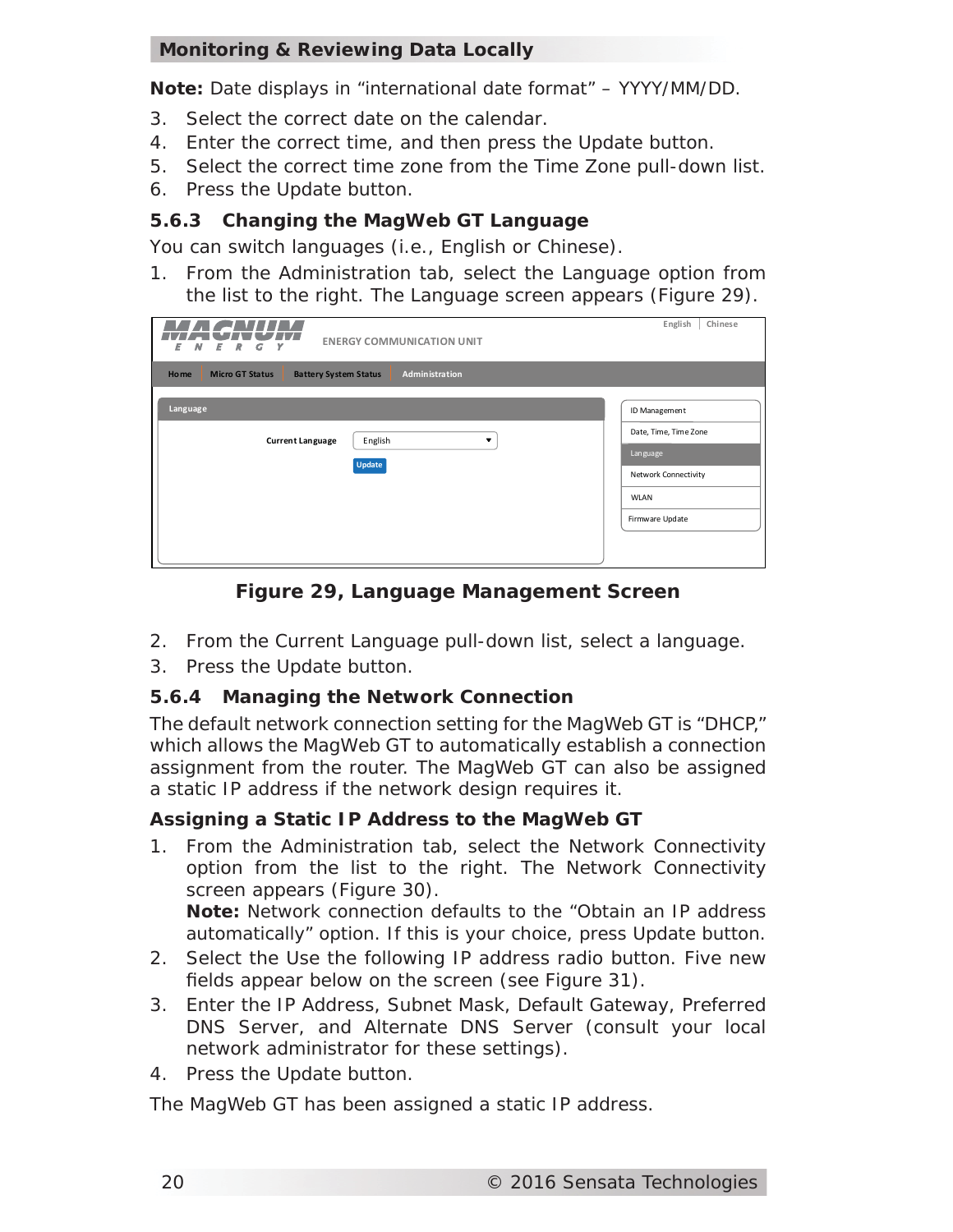| <b>ENERGY COMMUNICATION UNIT</b><br>R<br>G<br>Ε<br>Y<br>Ν<br>Ε                                                                          | English<br>Chinese                                                                                           |
|-----------------------------------------------------------------------------------------------------------------------------------------|--------------------------------------------------------------------------------------------------------------|
| Administration<br><b>Micro GT Status</b><br><b>Home</b><br><b>Battery System Status</b>                                                 |                                                                                                              |
| <b>Network Connectivity</b><br><b>IP Settings</b><br>O Obtain an IP address automatically<br>$O$ Use the following IP address<br>Update | ID Management<br>Date, Time, Time Zone<br>Language<br>Network Connectivity<br><b>WLAN</b><br>Firmware Update |

*Figure 30, Network Connectivity Option*

| <b>Network Connectivity</b> |                                      | ID Management         |
|-----------------------------|--------------------------------------|-----------------------|
| <b>IP Settings</b>          |                                      | Date, Time, Time Zone |
|                             |                                      | Language              |
|                             | O Obtain an IP address automatically | Network Connectivity  |
|                             | Use the following IP address         | <b>WLAN</b>           |
| IP address                  |                                      | Firmware Update       |
| Subnet mask                 |                                      |                       |
| Default Gateway             |                                      |                       |
| <b>Preferred DNS server</b> |                                      |                       |
| Alternate DNS server        |                                      |                       |
|                             | <b>Update</b>                        |                       |

*Figure 31, Static IP Address Fields*

#### **5.6.5 Managing the WLAN/Wireless Connection**

The MagWeb GT operates in two communication modes: WLAN mode, and Local Wireless Access mode.

#### **WLAN mode**

The MagWeb GT connects to the local network router via its internal Wi-Fi capabilities (no need for a PLC bridge or Wi-Fi extender between the MagWeb GT and network router), allowing you to monitor and manage the MagWeb GT through the local network.

When functioning as a Wi-Fi hub, the MagWeb GT can directly communicate wirelessly with mobile devices, and/or a PC.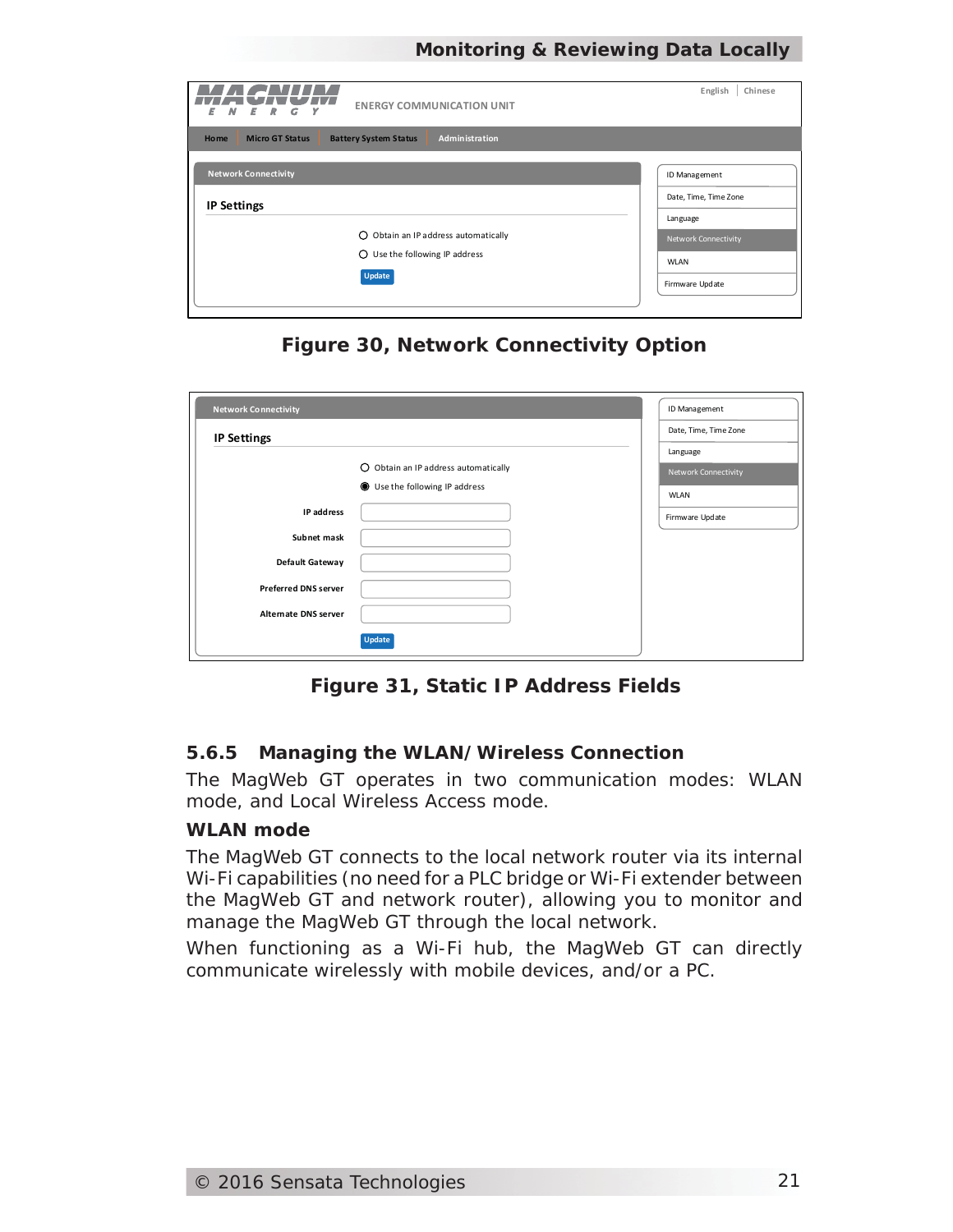#### **Setting the MagWeb GT to WLAN Mode**

- 1. From the *Administration* tab, select the *WLAN* option from the list to the right. The WLAN screen appears.
- 2. Select the *WLAN* tab—if not already prominent (Figure 32). A list of available networks appears.

*Note: If the Available Networks list fails to load, enter the router's IP address (as shown on the MagWeb's display screen - Figure 14)*  into the PC/smartphone browser's URL field.

| <b>ENERGY COMMUNICATION UNIT</b><br>Ε<br>R<br>G<br>γ<br>N                               | English<br>Chinese    |
|-----------------------------------------------------------------------------------------|-----------------------|
| Administration<br><b>Micro GT Status</b><br><b>Battery System Status</b><br><b>Home</b> |                       |
| <b>WLAN</b>                                                                             | ID Management         |
| <b>WLAN</b><br><b>LWA</b>                                                               | Date, Time, Time Zone |
|                                                                                         | Language              |
| <b>Available Networks</b>                                                               | Network Connectivity  |
| اان<br>laorana78<br>∩                                                                   | <b>WLAN</b>           |
| Verizon-4GLTE-BRV-476B<br>∩<br>اان                                                      | Firmware Update       |
| guestnetwork<br>∩<br>adl                                                                |                       |
| guestnetwork<br>∩<br>الس                                                                |                       |
| guestnetwork<br>∩<br>all                                                                |                       |

*Figure 32, Available Networks Screen*

- 3. Select the radio button next to the particular network that you wish to access. A password entry field will appear below the network name (Figure 33).
- 4. Enter the network password into the password entry field, and then press *Connect*.

If the MagWeb GT has connected to the router, the *SSID* and *IP*  address will show in those fields, respectively (see Figure 34). You can now connect by PC or phone to the router.

*Note: To access the MagWeb GT's local network with a mobile device or PC, enter the IP address as shown on the WLAN Connection screen into your browser's URL search field.* 

| <b>WLAN</b>                              | ID Management         |
|------------------------------------------|-----------------------|
| <b>WLAN</b><br>LWA                       | Date, Time, Time Zone |
|                                          | Language              |
| <b>Available Networks</b>                | Network Connectivity  |
| laorana78<br>∩<br>all                    | <b>WLAN</b>           |
| $\odot$<br>Verizon-4GLTE-BRV-476B<br>all | Firmware Update       |
| Connect                                  |                       |
| guestnetwork<br>∩<br>ull                 |                       |
| guestnetwork<br>шU                       |                       |

*Figure 33, WLAN Password Screen*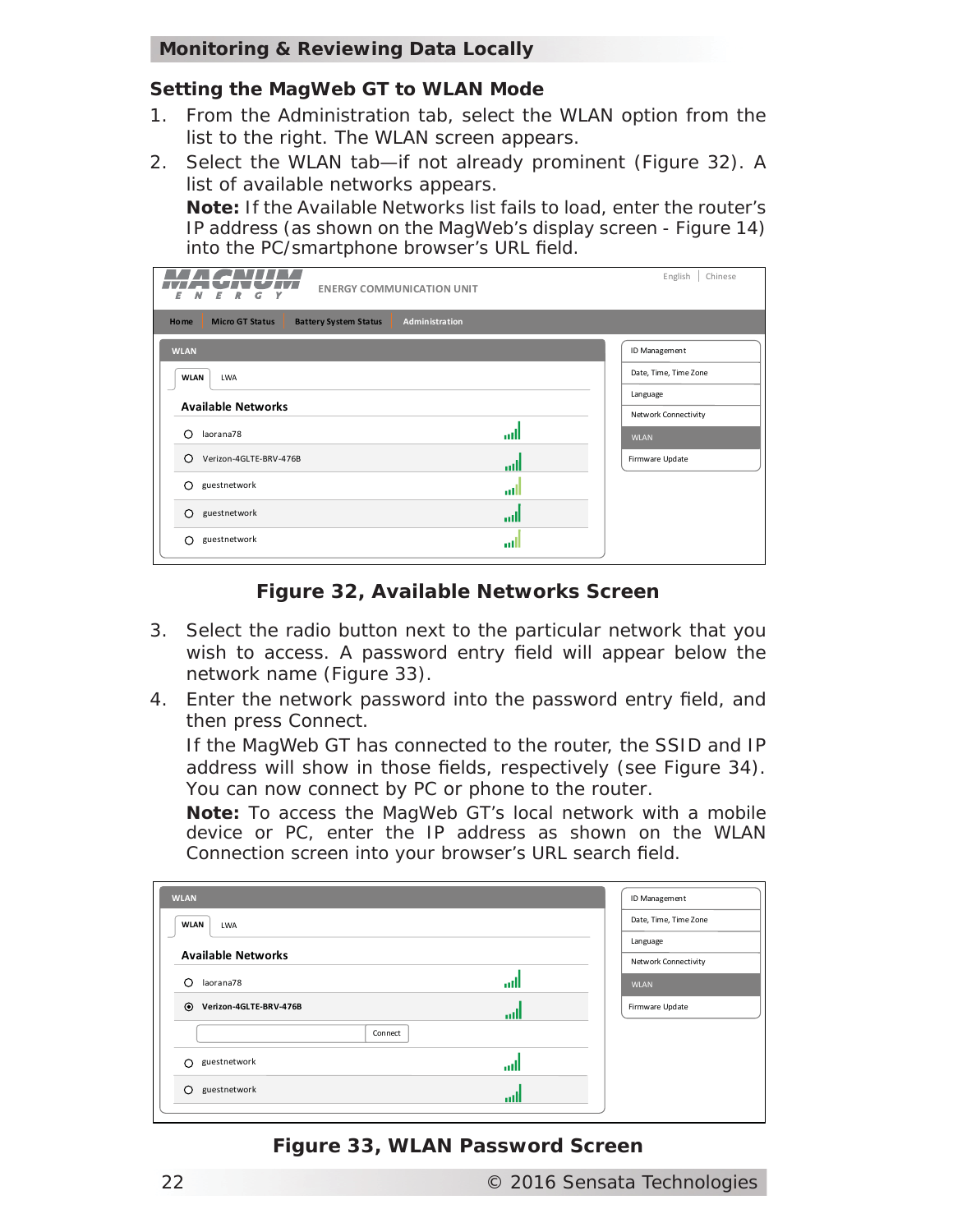| <b>WLAN</b>                       |                        | ID Management         |
|-----------------------------------|------------------------|-----------------------|
| <b>WLAN</b><br><b>LWA</b>         |                        | Date, Time, Time Zone |
|                                   |                        | Language              |
| Connected                         |                        | Network Connectivity  |
| SSID                              | Verizon-4GLTE-BRV-476B | <b>WLAN</b>           |
| <b>IP Address</b>                 | 192.168.1.110          | Firmware Update       |
|                                   | <b>Disconnect</b>      |                       |
| <b>Available Networks</b>         |                        |                       |
| ∩<br>laorana78                    | пH                     |                       |
| $\odot$<br>Verizon-4GLTE-BRV-476B |                        |                       |

#### *Figure 34, WLAN Connection Screen*

#### **Local Wireless Access mode**

In Local Wireless Access mode, you can use your phone or PC to connect to the MagWeb GT in order to access the local network website.

#### **Setting the MagWeb GT to Wireless Mode**

- 1. From the Administration tab, select the WLAN option. The WLAN screen appears (Figure 32).
- 2. Select the *LWA* tab. The LWA Setup screen appears (Figure 35).
- 3. Scan the MagWeb GT's SSID onto your phone/PC, and then connect to the MagWeb GT.
- 4. Enter the MagWeb GT's IP address (**172.30.1.1**) in to the browser to access the local web.
- 5. Select a security type (optional) from the *Safe Type* drop-down button: *WEP*, *WPA2-PSK*. If you select a *Safe Type*, a *Password* field appears below the *Safe Type* field (Figure 36).
- 6. In the *Password* field, enter a 5 to 13 numeric password (record the password once set).
- 7. Press the *Save* button.

| English<br>Chinese<br><b>ENERGY COMMUNICATION UNIT</b><br>Ε<br>Υ<br>Ε<br>я<br>G  |                        |                       |  |
|----------------------------------------------------------------------------------|------------------------|-----------------------|--|
| Administration<br><b>Micro GT Status</b><br>Home<br><b>Battery System Status</b> |                        |                       |  |
| <b>WLAN</b>                                                                      |                        | ID Management         |  |
| <b>WLAN</b><br><b>LWA</b>                                                        |                        | Date, Time, Time Zone |  |
|                                                                                  |                        | Language              |  |
| Set Up Local Wireless Access                                                     |                        | Network Connectivity  |  |
| <b>SSID</b>                                                                      | ECU-WIFI 0322          | <b>WLAN</b>           |  |
| Channel                                                                          | Auto<br>$\blacksquare$ | Firmware Update       |  |
| Safe Type                                                                        | <b>NONE</b>            |                       |  |
| IP                                                                               | 172.30.1.1             |                       |  |
|                                                                                  | Save                   |                       |  |

#### *Figure 35, LWA Setup Screen*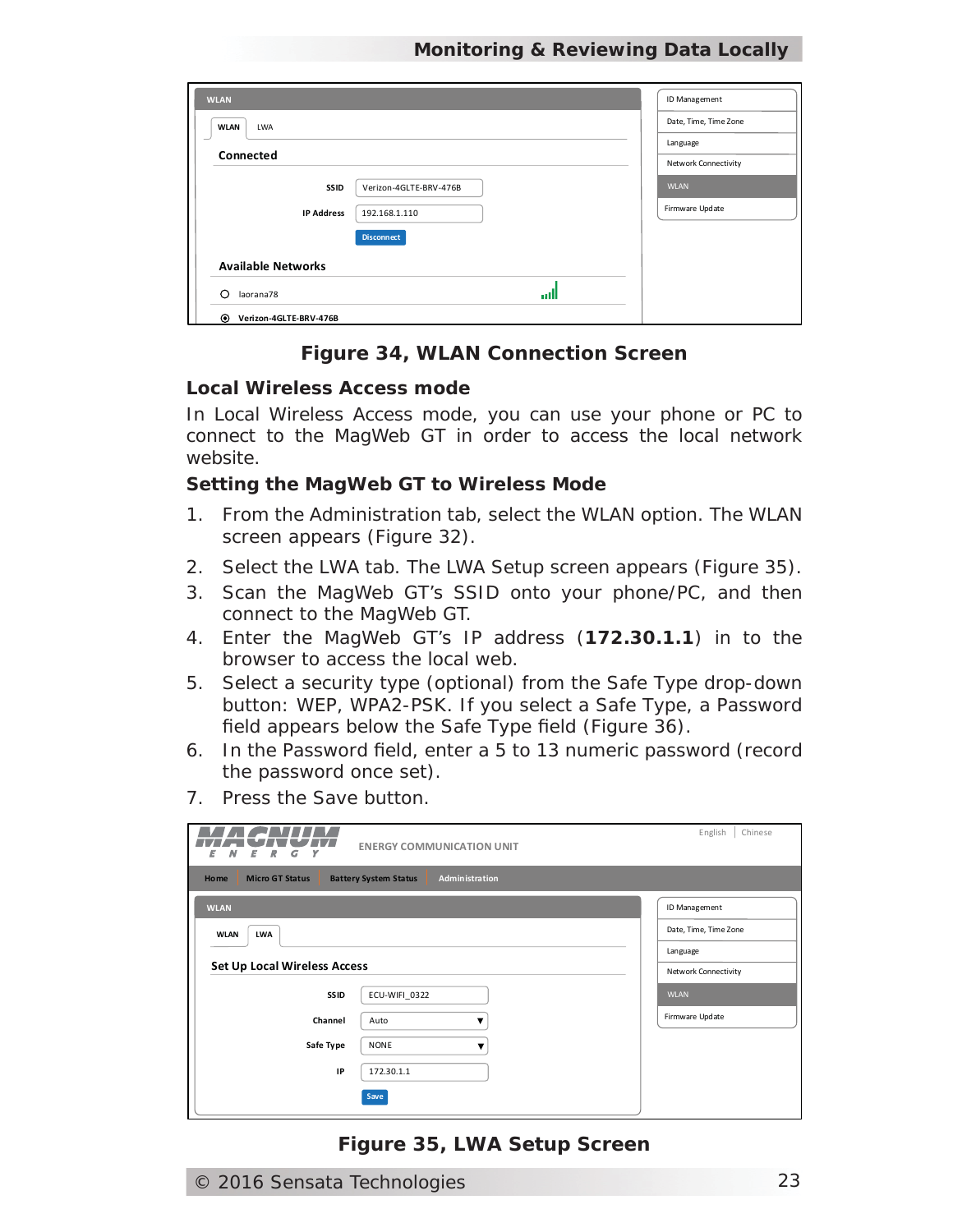| <b>WLAN</b>                         |               | ID Management         |
|-------------------------------------|---------------|-----------------------|
| <b>WLAN</b><br><b>LWA</b>           |               | Date, Time, Time Zone |
|                                     |               | Language              |
| <b>Set Up Local Wireless Access</b> |               | Network Connectivity  |
| SSID                                | ECU-WIFI 0322 | <b>WLAN</b>           |
| Channel                             | Auto<br>╾     | Firmware Update       |
| Safe Type                           | WEP           |                       |
| Password                            |               |                       |
| IP                                  | 172.30.1.1    |                       |
|                                     | Save          |                       |
|                                     |               |                       |

*Figure 36, Security Password Field*

#### **5.6.7 Updating the MagWeb GT Firmware**

The MagWeb GT allows you to upload and install updated firmware. Firmware updates are routinely provided to improve performance, fix issues, and to add new features or change functionality.

Visit Sensata's website (www.SensataPower.com) to download the latest MagWeb GT updates.

*Once downloaded locally:*

#### **Updating Firmware**

- 1. From the *Administration* tab, select the *Firmware Update* option. The Firmware Update screen appears (Figure 37).
- 2. Click the *Browse* button. A file search screen appears.
- 3. Navigate to the location of the update file.
- 4. Select the update file, and then click the OK button.
- 5. Click the *OK* button.

| English<br>Chinese<br><b>ENERGY COMMUNICATION UNIT</b><br>G<br>E<br>R<br>Y<br>Ν<br>E    |                                                                                                              |  |  |  |
|-----------------------------------------------------------------------------------------|--------------------------------------------------------------------------------------------------------------|--|--|--|
| Administration<br><b>Home</b><br><b>Micro GT Status</b><br><b>Battery System Status</b> |                                                                                                              |  |  |  |
| <b>Firmware Update</b><br><b>Upload Package</b><br>Browse<br>OK                         | ID Management<br>Date, Time, Time Zone<br>Language<br>Network Connectivity<br><b>WLAN</b><br>Firmware Update |  |  |  |

*Figure 37, Firmware Update Screen*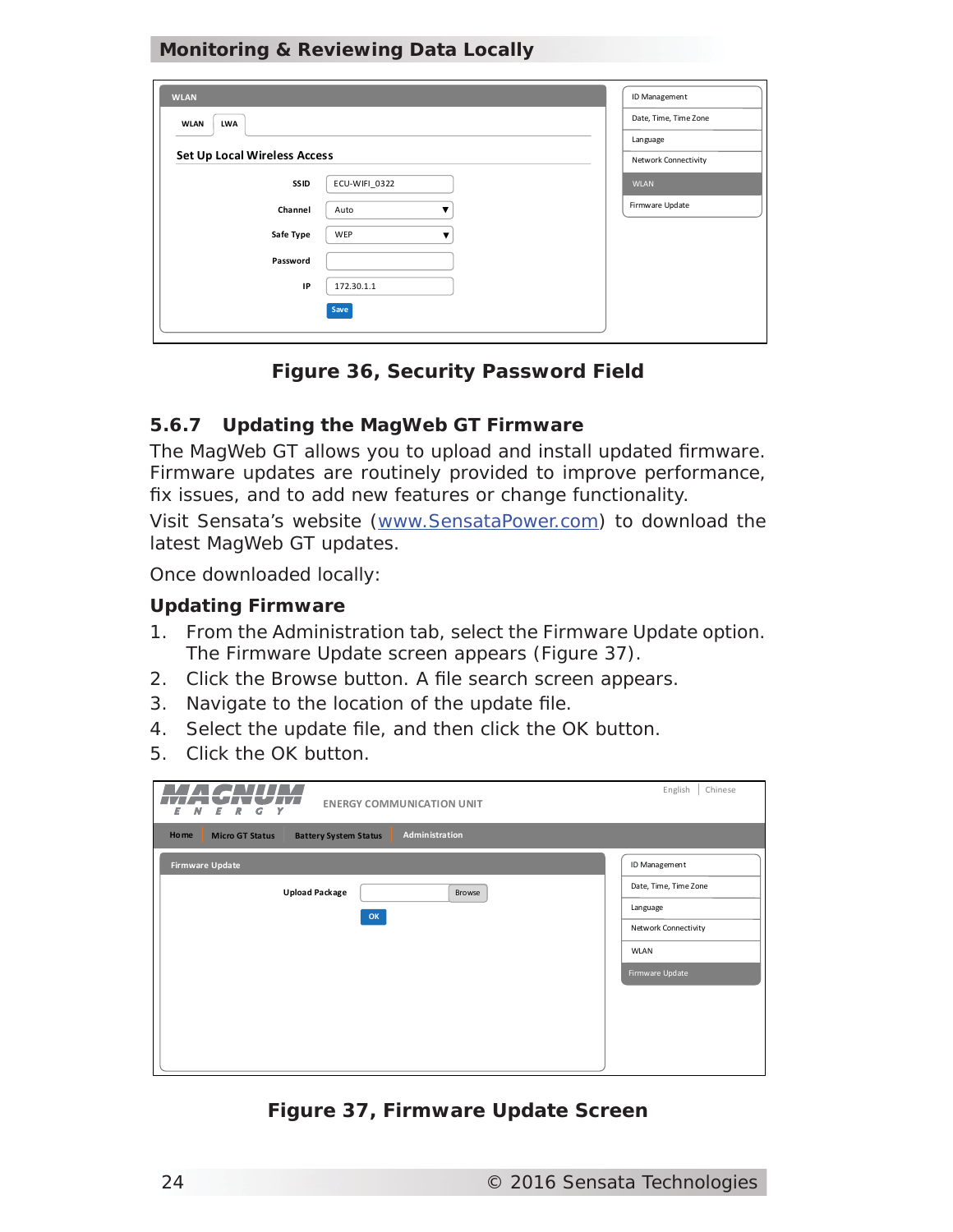# **6.0 Troubleshooting**

#### *Problem:* IP address shows *"192.168.131.228"*

If the above IP address shows on the MagWeb's LCD, the MagWeb GT did not successfully obtain a DHCP IP address from the router.

*Solution:* Check network connectivity to the router or other DHCP server. Typically, the MagWeb GT is not communicating with the router. You may need to contact the Internet provider, or refer to your router's documentation for troubleshooting assistance.

#### **Problem:** A "-W" shows on the MagWeb GT LCD display

If the MagWeb's LCD display shows "*–W*", the MagWeb is either not communicating with the microinverters or the Internet.

**Solution:** Reboot the MagWeb by unplugging the power cord for at least seven (7) seconds, and then plugging it back in. If the LCD display still indicates "–W", check the communication between the microinverters and the MagWeb GT, or check your router.

#### *Problem:* A "!" following the *Reporting Inverters* number

If the reporting inverters number is followed by an "!", then the number of reporting inverters does not match the number of MicroGT 500 inverter IDs that have been programmed into the MagWeb GT. This may indicate the MagWeb GT is having difficulty communicating over the power line**\***. It could also be caused by low sunlight, resulting in PV module voltage that is too low for the microinverter to power up.

*Solution:* Plug the MagWeb GT into a different dedicated electrical socket. Keep it away from your router.

#### **\* Noise in the Wiring System**

If there are loose wires in outlets or there are too many other appliances plugged in near the MagWeb GT, then a significant amount of "line noise" can build up. This is a phenomenon similar to static on a television screen, or background buzz on an AM radio station. Faulty electrical connections may be able to operate without actually shorting, but still be loose enough that the connection is creating noise in the line. This is common in older house wiring which may have a loose ground wire in one of the outlets, which can result in some level of noise.

Also, newer power systems that are designed with surge protection devices may have a dampening effect on communication through home wiring.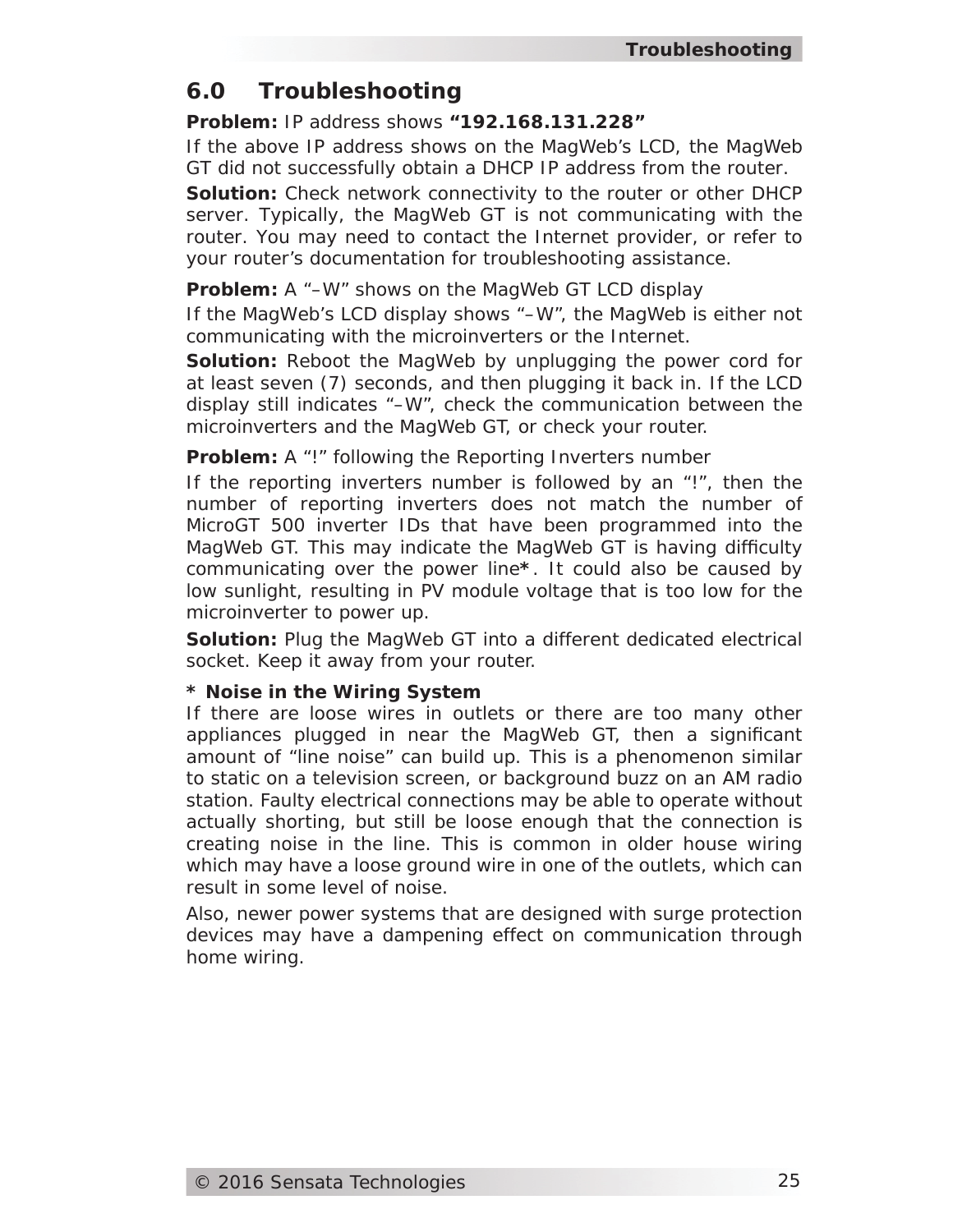# **7.0 Specifi cations**

| Model: MagWeb GT                      |                                                                                                                                                                                |  |  |
|---------------------------------------|--------------------------------------------------------------------------------------------------------------------------------------------------------------------------------|--|--|
| <b>Communication Interface</b>        |                                                                                                                                                                                |  |  |
| <b>Integrated Wi-Fi</b>               | 802.11 g/n                                                                                                                                                                     |  |  |
| Ethernet                              | 10/100M Auto-sensing,<br>Auto-negotiation                                                                                                                                      |  |  |
| <b>USB Interface</b>                  | <b>Standard</b>                                                                                                                                                                |  |  |
| <b>RS232</b>                          | Standard                                                                                                                                                                       |  |  |
| <b>Power Requirements</b>             |                                                                                                                                                                                |  |  |
| <b>AC Outlet</b>                      | 110-240 VAC, 50-60 Hz                                                                                                                                                          |  |  |
| <b>Power Consumption</b>              | 2.5W                                                                                                                                                                           |  |  |
| <b>Mechanical Data</b>                |                                                                                                                                                                                |  |  |
| Dimensions $(W \times H \times D)$    | 18.2 cm x 11.3 cm x 4.2 cm<br>$(7.1" \times 4.4" \times 1.6")$                                                                                                                 |  |  |
| Weight                                | $.38$ kg $(0.84$ lbs)                                                                                                                                                          |  |  |
| <b>Ambient Temperature Range</b>      | $-20^{\circ}$ C to $+65^{\circ}$ C (-4°F to 149°F)                                                                                                                             |  |  |
| Cooling                               | Natural Convection; No Fans                                                                                                                                                    |  |  |
| <b>Enclosure Environmental Rating</b> | Indoor - NEMA 1 (IP30)                                                                                                                                                         |  |  |
| <b>Features</b>                       |                                                                                                                                                                                |  |  |
| Compliance                            | IEC 60950-1, EN60950-1,<br>IEC 60529, ANSI/UL 60950-1,<br>CAN/CSA C22.2 No.60950-1,<br>UL50E, FCC part 15, EN61000-6-1,<br>EN61000-6-3, ICES-003, AS NZS<br>60950-1, GB/T17799 |  |  |

*Specifi cations subject to change without notice. Ensure you have the most recent update.*

This device complies with Part 15 of the FCC Rules. Operation is subject to the following two conditions: (1) This device may not cause harmful interference, and (2) this device must accept any interference received, including interference that may cause undesired operation.

This Class B digital apparatus complies with Canadian ICES-003.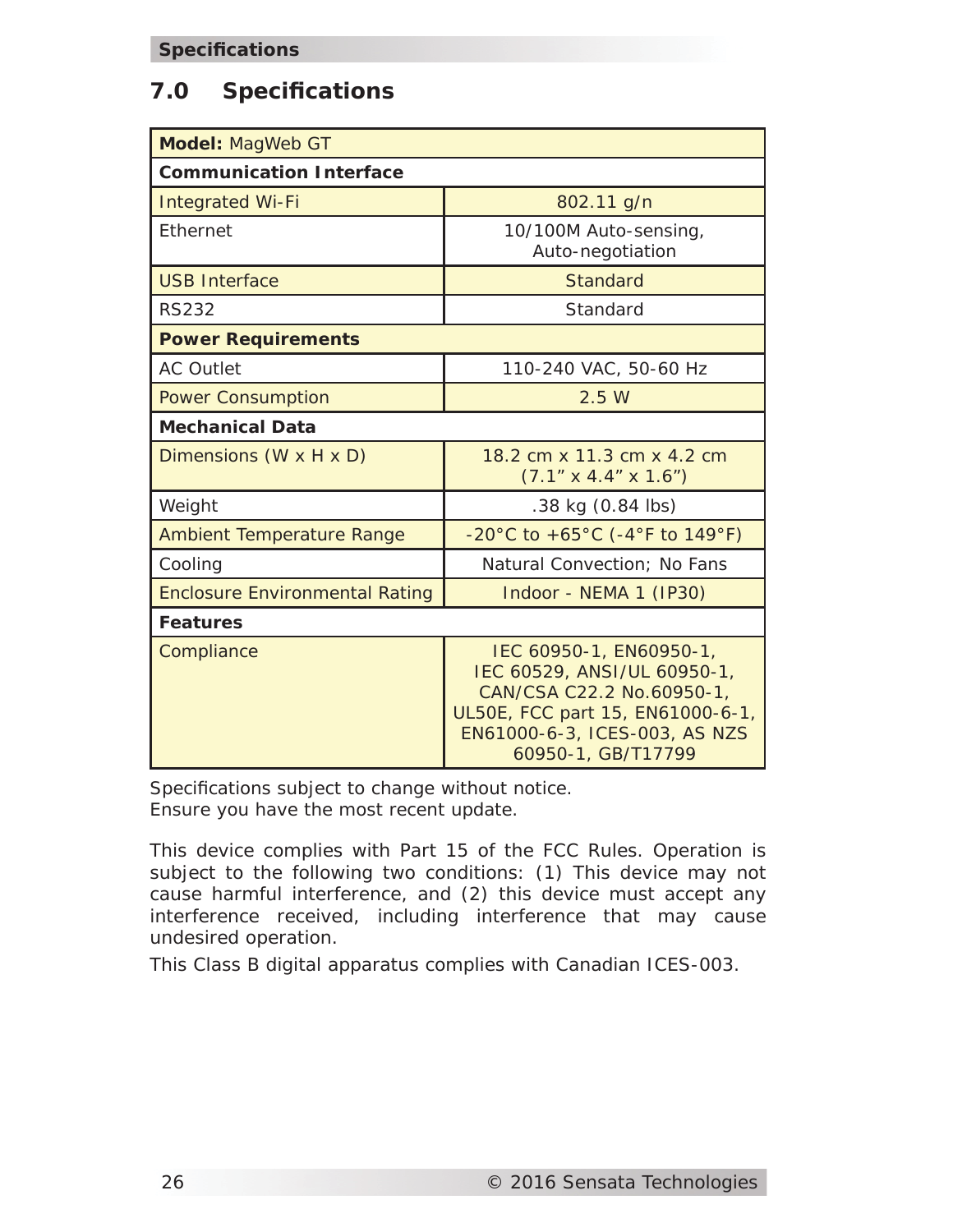# **8.0 Warranty & Service Information**

# **8.1 Limited Warranty**

Sensata Technologies warrants the MagWeb GT to be free from defects in material and workmanship that result in product failure during normal usage, according to the following terms and conditions:

- 1. The limited warranty for the product extends for 10 years beginning from the product's original date of purchase.
- 2. The limited warranty extends to the original purchaser of the product and is not assignable or transferable to any subsequent purchaser.
- 3. During the limited warranty period, Sensata will replace the MagWeb GT at our option—if such replacement is needed because of product malfunction or failure during normal usage. The limited warranty does not cover defects in appearance (cosmetic or decorative), or any structural or non-operative parts. Sensata's limit of liability under the limited warranty shall be the actual cash value of the product at the time the original purchaser returns the product for replacement, determined by the price paid by the original purchaser. Sensata shall not be liable for any other losses or damages.
- 4. Upon request from Sensata Technologies, the original purchaser must prove the product's original date of purchase by a dated bill of sale, itemized receipt.
- 5. The original purchaser shall return the product prepaid to Sensata in Everett, WA, or to one of Sensata's Authorized Service Centers (ASC). A replacement product will be returned prepaid to the original purchaser via a non-expedited surface freight within the contiguous U.S. and Canada; this excludes Alaska and Hawaii.
- 6. If Sensata replaces a product, its warranty continues for the remaining portion of the original warranty period or 90 days from the date of the return shipment to the original purchaser, whichever is greater. All replaced products become the property of Sensata Technologies.
- 7. This limited warranty is voided if:
	- the product has been modified without authorization
	- the serial number has been altered or removed
	- the product has been damaged through abuse, neglect, accident, high voltage, or corrosion
	- the product was not installed and operated according to the owner's manual

#### **A RETURN MATERIAL AUTHORIZATION (RMA) NUMBER IS REQUIRED BEFORE RETURNING ANY PRODUCT**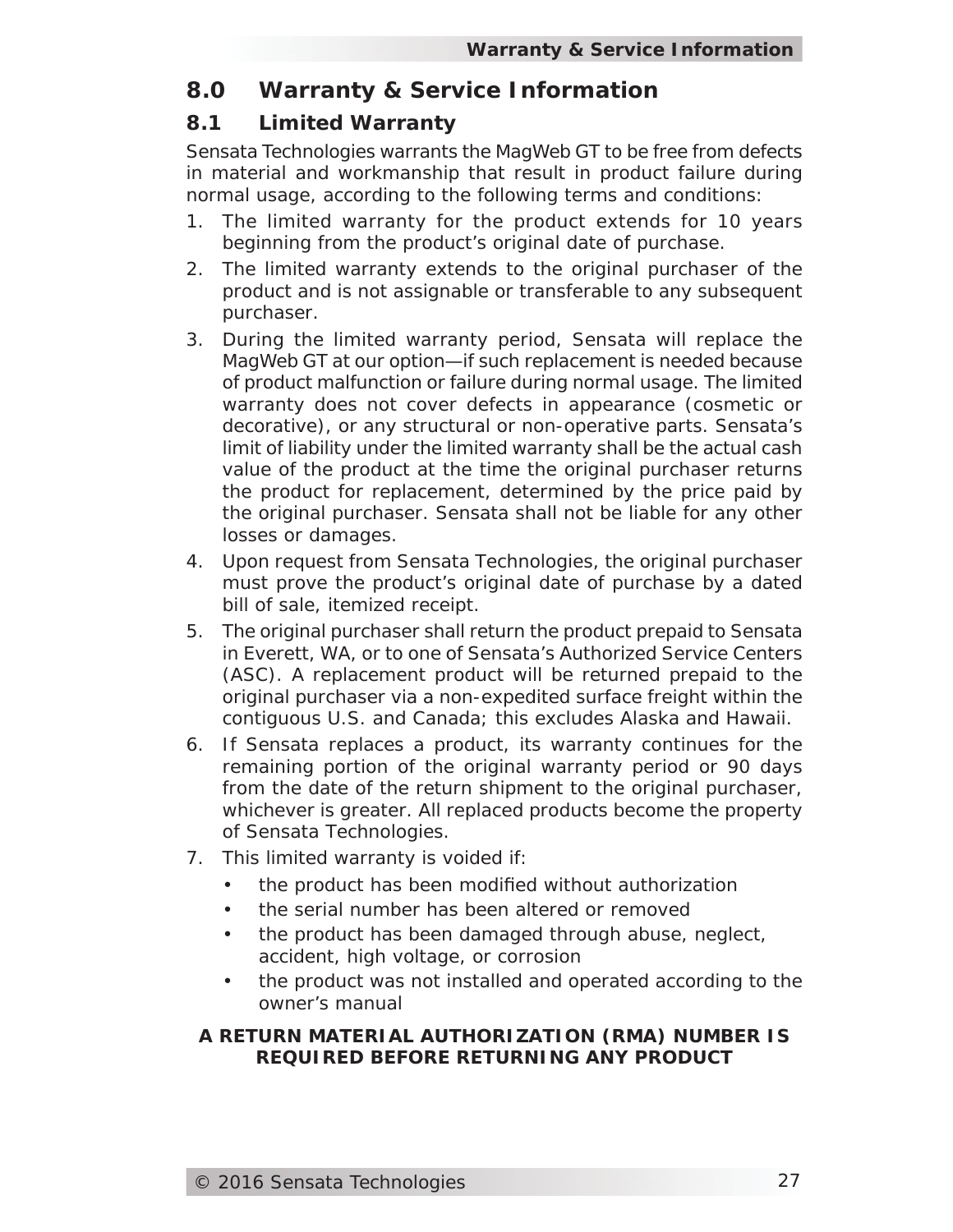#### **Warranty & Service Information**

# **8.2 How to Receive Replacement Service**

If your product requires warranty service, contact either:

- An authorized service center, at www.SensataPower.com, or,
- Sensata Technologies at:

Telephone: 425-353-8833 Fax: 425-353-8390 Email: MagnumWarranty@Sensata.com

If returning your product directly to Sensata, you must:

- 1. Return the unit in the original, or equivalent, shipping container.
- 2. Receive a Return Materials Authorization (RMA) number from the factory prior to returning the product to Sensata for replacement.
- 3. Place the RMA numbers clearly on the shipping container or on the packing slip.

When sending your product for service, please ensure it is properly packaged. **Damage due to inadequate packaging is not covered under warranty.** We recommend sending the product by traceable or insured service.